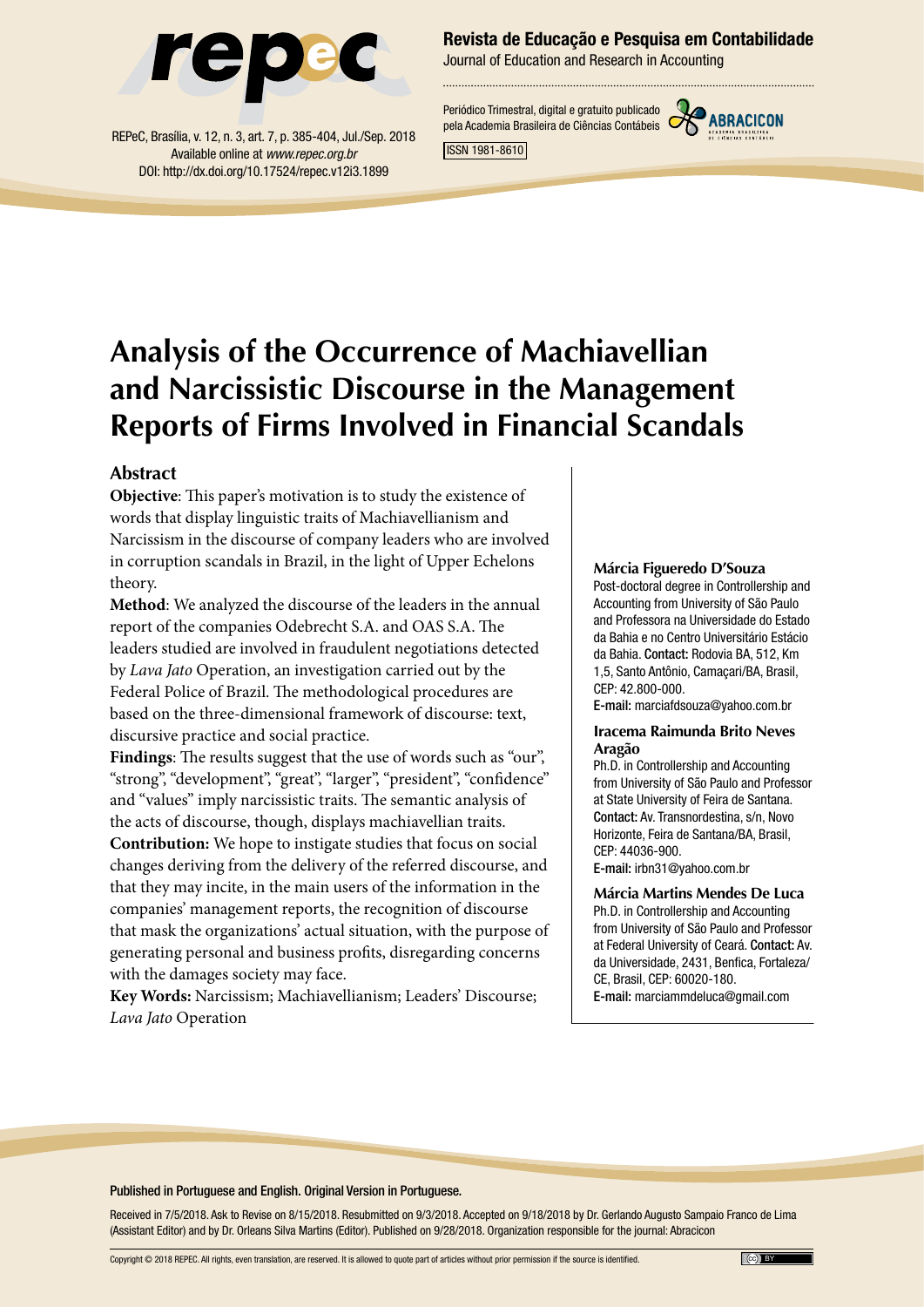

## **1. Introduction**

The discourse of top executives of Brazilian companies is not always consistent with the dishonest practices revealed by *Lava Jato* (Car Wash Operation), which investigates corruption in Brazilian companies that over-invoice the negotiations to get contracts and favor politicians and managers involved in illicit transactions. According to Vladimir (2016), it is a life-changing operation that has shed light on the biggest financial scandal in the country's history, with long-term economical and financial consequences, inspired by the "Mãos Limpas" (Clean hands) Operation that disrupted Italy in 1990.

The operation was started after the arrest of the black-market money dealer Alberto Youssef, on March 17, 2014. The plea bargains allowed the Public Federal Ministry and the Federal Courts of Justice to get to know the involvement of countless politicians and companies in the corruption scandals, including OAS S.A. and Odebrecht S.A. The operation has been bringing down political barriers, through the work of the federal judge Sérgio Moro, who has been authorizing the arrest of white-collar executives, such as Léo Pinheiro and Marcelo Odebrecht (Vladimir, 2016).

Those white-collar crimes have been related to the executives' personality. Collins and Schmidt (1993) and Blickle, Schlegel, Fassbender, and Klein (2006) highlighted that the most frequent authors of socalled white-collar crimes are managers who display dark personalities. The strongest traits of Narcissism, for instance, are clearer in executives who committed white-collar crimes than in non-criminal executives (Blickle *et al.,* 2006). The leaders who have more Machiavellian traits, though, display cynicism, lie, use strategies to deceive and persuade their subordinates, aiming to obtain personal resources (D'Souza, 2016).

Those dark personality traits have inspired researchers to investigate the linguistic traits of Narcissism highlighted in letters from CEOs (Craig & Amernic, 2011; Chatterjee & Hambrick, 2007), investment decision (Dworkis, 2013), leadership capacity, creativity, ability to attract followers and business vision (John & Robins, 1994; Farwell & Wohlwend-Lloyd, 1998; Maccoby, 2004), the predisposition of Machiavellian leaders to manage results (Vladu, 2013; Shafer & Wang, 2011), the charismatic, ideological and pragmatic kind of leadership (Bedell, Hunter, Angie & Vert, 2006; Deluga, 2001), excess confidence in making business decisions (Jain & Bearden, 2011), frauds in financial reports (Murphy, 2012), budget lines maneuvers (Byington & Johnson, 2011; Hartmann & Maas, 2010) and organizational citizenship behavior (Belschak, Hartog & Kalshoven, 2015). It is important to consider that the studies that analyze the personality traits of Narcissism and Machiavellianism in the organizational environment consider concepts that come from social psychology, are non-pathological and are supported by the Upper Echelons Theory (Hambrick & Mason, 1984; Hambrick, 2007), which argues that the executives' choices are influenced by their own personalities, values and experiences.

The executives' personality, values and experiences constitute their conception of the world (ideology), which is expressed through their discourse – and that explains the interest in examining the discourse of the leaders involved in the financial scandals in Brazil. According to the Social Theory of Discourse by Fairclough (1992), which understands discourse as text, discursive practice and social practice, there are three meaningful language functions that allow us to understand its analysis: identity, relational and ideational. The first one refers to the way the social identities are manifested in discourse; the second to how the social relations among the people from a group are represented; and the third expresses the ways in which the texts denote the world.

Following this line of thinking, this paper aims to clarify the following research question: are there evidences of vocabulary or phrases that reveal the linguistic traits of Machiavellianism and Narcissism in the discourse of the leaders of the companies OAS S.A. and Odebrecht S.A., who are involved in the corruption scandals deflagrated by the *Lava Jato* Operation (Car Wash Operation) in Brazil? To do so, we will examine the occurrence of vocabulary that reveals linguistic traits of Machiavellianism and Narcissism in the discourse of the leaders of the companies involved in the corruption scandals in Brazil.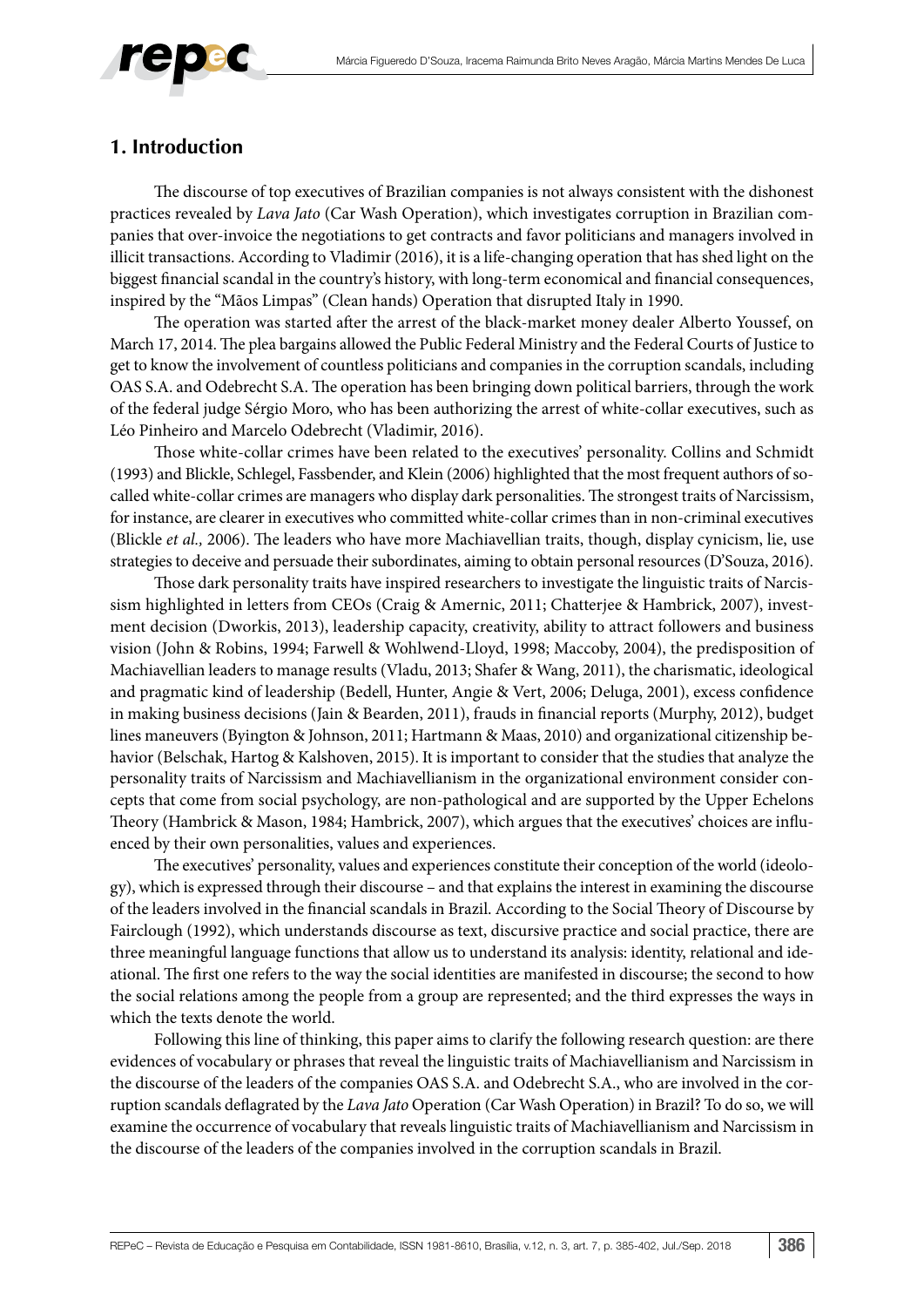

This investigation is relevant in the Brazilian and international context because it highlights results that will allow anyone interested in those results and in the corporate and personal performance of executives to discover and assess linguistic traits of dark personalities. We also believe that this investigation can foster the discussions about the discourse performed, inciting a more argumentative attitude in the reader in what concerns the intentionality, arguments and linguistic strategies used to persuade, mainly in the texts produced by leaders.

This paper has five sections: the first one is this introduction; the second section presents a theoretical platform that debates personality traits and the Upper Echelons Theory; in the third section, the empirical-theoretical methodological approach is presented, with a qualitative design; the fourth section contemplates the results analysis, and finally, in the fifth section, the conclusions of the investigation are expressed.

## **2. Theoretical framework**

In this section, we address the discourse as a mark of subjectivity. Furthermore, we present the conceptual characteristics and literature review on the personality traits of Machiavellianism and Narcissism.

#### **2.1 Discourse as a mark of subjectivity**

The composition of the discourse expresses the way the individual conceives the world and it is an identifying mark of this individual. Whether it is spoken or written, the text reflects the relationships established through social groups the individual interacts with, the situation in which they are produced and their identity, and that is why this discourse has sociolinguistic and psycholinguistic marks.

The interference of the social context (Fairclough, 2003) and of psychological elements in the textual production is discussed by van Dijk (2008) and Minayo (2002), who understands that "not only the investigator gives sense to their intellectual work, but also the human beings, the groups and the societies that attribute meaning and intentionality to their actions and constructions". Similarly to the scientific text, the other textual genres maintain a meaningful relation with the social and psychological context because they reflect ideologies that are intrinsic to the individual who produces them. Thus, an individual's perspective of the world is connected to his/her language and it is through language that, consciously or unconsciously, ideas come to life, constructing the composition of discourse.

Among the approaches to language ideology presented by Woolard (1992), there is one that interprets discourse as an ideological tool that maintains relations of power and dominion – what we say is determined by our thoughts. Gouldner (1976) and Thomson (1984) also consider that language exhibits ideology and it is a way to perceive the situations and the opinions about an object or circumstance. For these authors, ideology emerges from the discourse in a conscious way, that is, "part of consciousness which can be said" (Thompson 1934, p. 85). For Althusser (1971), Friedrich (1989) and Eagleton (1991), ideology is unconsciously propagated in the relations between social subjects through the values that emerge from the language and the dominant cultural system. Whether consciously or unconsciously, we believe that, as long as the individuals interact socially, they pervade and are pervaded by ideological concepts that constitute the rhetoric of their discourses, in which the statements reflect solidified and/or altered positions due to these interactions, their personalities and the intentions of the discourse.

In Fairclough (1992), language is not made of independent signs, but of a network of decipherable marks of what it is meant to say; in Van Dijk (2008), language reveals the position of the individuals in the face of life and of what they do. Despite belonging to different historical-social moments, one can infer that the conception of those writers are tangent in what concerns the individuality of discourses or the intentionality of the individual who produces it, reflected in the constituent marks.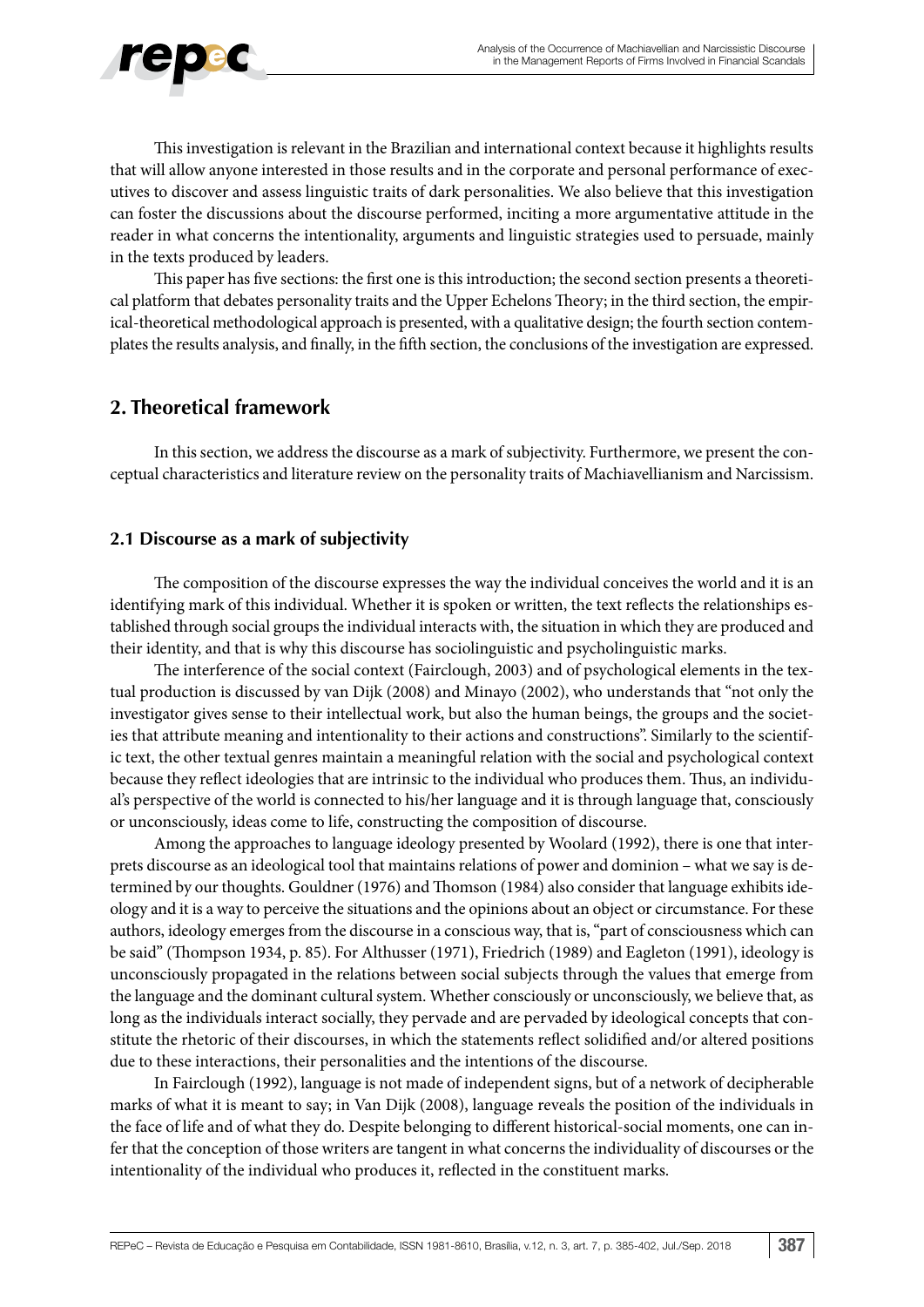

In Fairclough (1992), the discourse is conceived three-dimensionally: text, discursive practice and social practice, based on his Social Discourse Theory. In this investigation, this theory is used as the methodological framework – every dimension is explained through linguistic categories that permit inferences about discourse, linking it to the context it is inserted in. The concept of the term discourse is associated to language as social practice, which means a way of acting, representing and signifying. Thus, individuals maintain the discourse out of the text, expressing their attitude, intention and power of persuasion through argumentations, without considering if they are true or not.

## **2.2 Narcissistic and Machiavellian personality traits**

#### **2.2.1 Narcissism**

In Freud's point of view (1914, p. 10), Narcissism indicated "[…] the behavior in which the individual treats the body as a sexual object, by touching and caressing it with sexual pleasure, until full satisfaction is obtained through those acts". The author treated Narcissism as a psychological condition, with distinctive characteristics of self-love, selfishness and an ability to unconsciously maintain any kind of information or feeling that could diminish the sense of self.

Clearly, the myth that recalls the legend of Narcissus marked the conception that individuals with narcissistic personality traits are in love with themselves. Arrogance, an abnormal level of high self-esteem, a pronounced need for praise and admiration, superiority, exploitation, vanity, self-sufficiency, authority and exhibitionism are evidences of this personality trait (Raskin & Terry, 1988; Judge, Piccolo & Kosalka, 2009).

In the corporate environment, the narcissistic trait is investigated from the perspective of social psychology, concentrating on the individuals' predisposition to certain attitudes or dark leadership behaviors that might be positive or negative to the organization (D'Souza & Jones, 2017; D'Souza, 2016; D'Souza & Lima, 2015).

Dworkis (2013) signalizes that characteristics such as exploitation, vanity, sense of right and exhibitionism may generate adverse consequences in a group or at an organizational level. The exploitation may lead to dysfunctional behavior, such as lack of control observance or the will to deceive or exploit. Vanity, though, may lead the managers to develop an exaggerated pride or self-confidence and attitudes of arrogance, manipulation, and self-promotion. The sense of right may result in a lack of sharing in the work environment and may decrease the managers' motivation, who do not see themselves as being properly compensated because they have a lasting feeling of privilege. Finally, exhibitionism may make the managers act or behave to call attention to themselves, which may disturb the flow of work and productivity.

In what concerns the analysis of the dark side, Rijsenbilt and Commandeur (2013) stress that CEOs who are truly narcissistic undertake actions that are challenging or daring to obtain praise and frequent admiration, which results in a high probability of harmful consequences for the organization. In the same line of thinking, Stein (2013) analyzes that even the leaders who are considered to be constructive narcissists may present latent problems that will only manifest in a late stage, which may be responsible for serious disturbances, especially during hard times, mainly due to the necessity of being in the limelight and due to their high, even delirious sense of their own capability.

Still on the perspective of the dark side, Craig and Amernic (2011) analyzed the words CEOs used in their annual reports through letters to shareholders. They are linguistic constructions that may reveal marks of a specific dysfunction in leadership, such as destructive Narcissism. The authors analyzed mail exchanges of three important companies on a global scale: Enron (2000), Starbucks (2005) and General Motors (2005).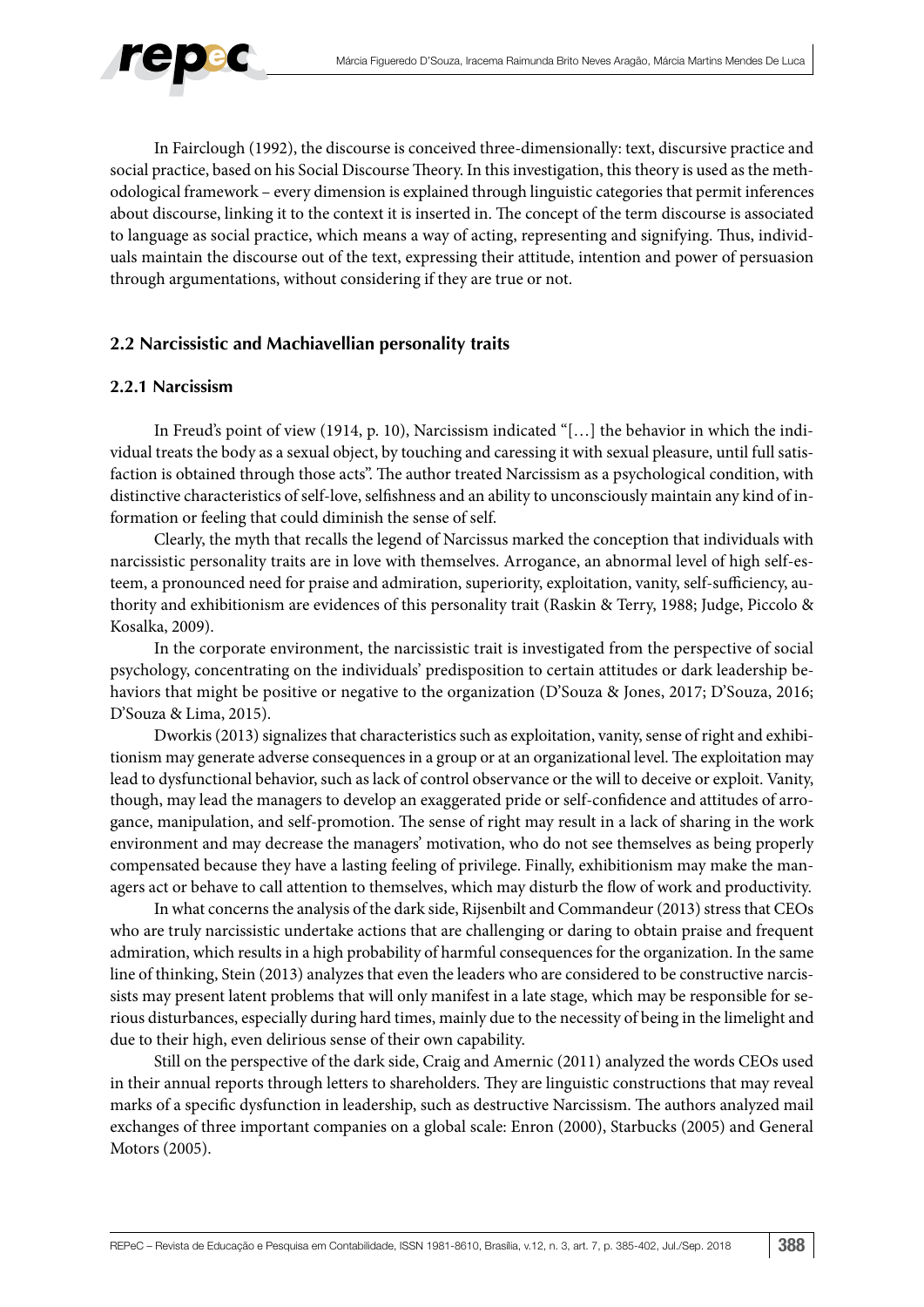

The authors concentrated on reading 200 words in each letter, due to the rhetoric power on those words in the making of each message. For that analysis, linguistic traits of Narcissism were considered to be words such as, for example: "I", "We", "strong", "big", "fearing growth opportunity", "greatly", "easy growth", "high growth potential", "very well succeeded", "offers high prices to products and services", "powerful gains" and "leaves the competition behind". Strong traits of destructive Narcissism were found in the language used in the letters the CEOs of Enron and Starbucks addressed to shareholders, which were sustained by a grand and manipulative allusion to the companies' actual situation.

Using a similar method to Craig and Amernic (2011), Chatterjee and Hambrick (2007) studied the behavior of 111 CEOs, using criteria such as highlight in photographs of CEOs printed in annual reports and in the media, use of pronouns in the first person singular during interviews and compensation in relation to the executives with the highest payments in the company. Those observations were used to examine the effect of the Narcissism on the CEOs in the company strategies and performance.

The authors were not only concerned with uncovering the dark side, but also with positive aspects of the executives. In this investigation, they noticed a positive association of the narcissistic CEOs with greatness and strategic dynamism; a positive relation with the number and size of acquisitions, facts that cause extreme and floating organizational performances. The results suggest that the narcissistic CEOs favor daring actions that call attention and resulted in great victories or great losses.

In the analysis of the positive side of the characteristics of the narcissistic trait, Dworkis (2013) affirms that authority, self-sufficiency and superiority, for instance, are beneficial to the organizational performance of narcissistic leaders. The authors reaffirm that managers full of authority and self-sufficiency are good performers in most cases. Based on a better performance in the activities developed, the higher level of superiority strengthens the leaders' belief in their abilities and self-sufficiency.

The positive side was also analyzed by John and Robins (1994), Farwell and Wohlwend-Lloyd (1998) and Maccoby (2004), who denoted that narcissistic leaders present attitudes that show: leadership capacity, creativity, competence, innovation, strategic intelligence, business vision and ability to attract followers.

Narcissistic people manipulate financial reports to improve the company's financial situation, and especially their own, with the inherent intention of achieving self-improvement. On this matter, Buchholz, Lopatta and Maas (2014) evidenced that highly narcissistic CEOs are associated with earnings management based on accruals and real operating results, whose forms represent passports to bad managerial behavior. They also stress that CEOs with high levels of narcissistic personality do not only increase the profit by strategically using accounting choices, but also decrease gains, especially in their first two years on the job, in order to obtain later success. Despite limits on CEO turnover and succession, results suggest that they make strategic use of accrual-based earnings to improve their track record in following years.

#### **2.2.2 Machiavellianism**

The origins of the personality traits of Machiavellianism are found in the conceptions of the diplomat Florentino Niccolo Machiavelli, who visited the European courts and observed the rising and fall of their leaders. He wrote *The Prince* (Machiavelli, 1513/1966) to reconcile with the new governor. *The Prince* is a book of advice about how to conquer and remain in power. It is based on convenience, not being provided with trustworthy virtues, honor and decency. The book teaches that men are so simple and so willing to obey to immediate necessities that cheaters will never be short of victims to their schemes (Wilson, Near & Miller, 1996).

According to Machiavelli, a politician must be open to all and to any effective maneuver, including interpersonal manipulative strategies like flattery and lying (Jones & Paulhus, 2009). In the perspective of Judge *et al.* (2009), the book encouraged lies, manipulation, and elector persuasion, aiming to provide the leader with social and political power.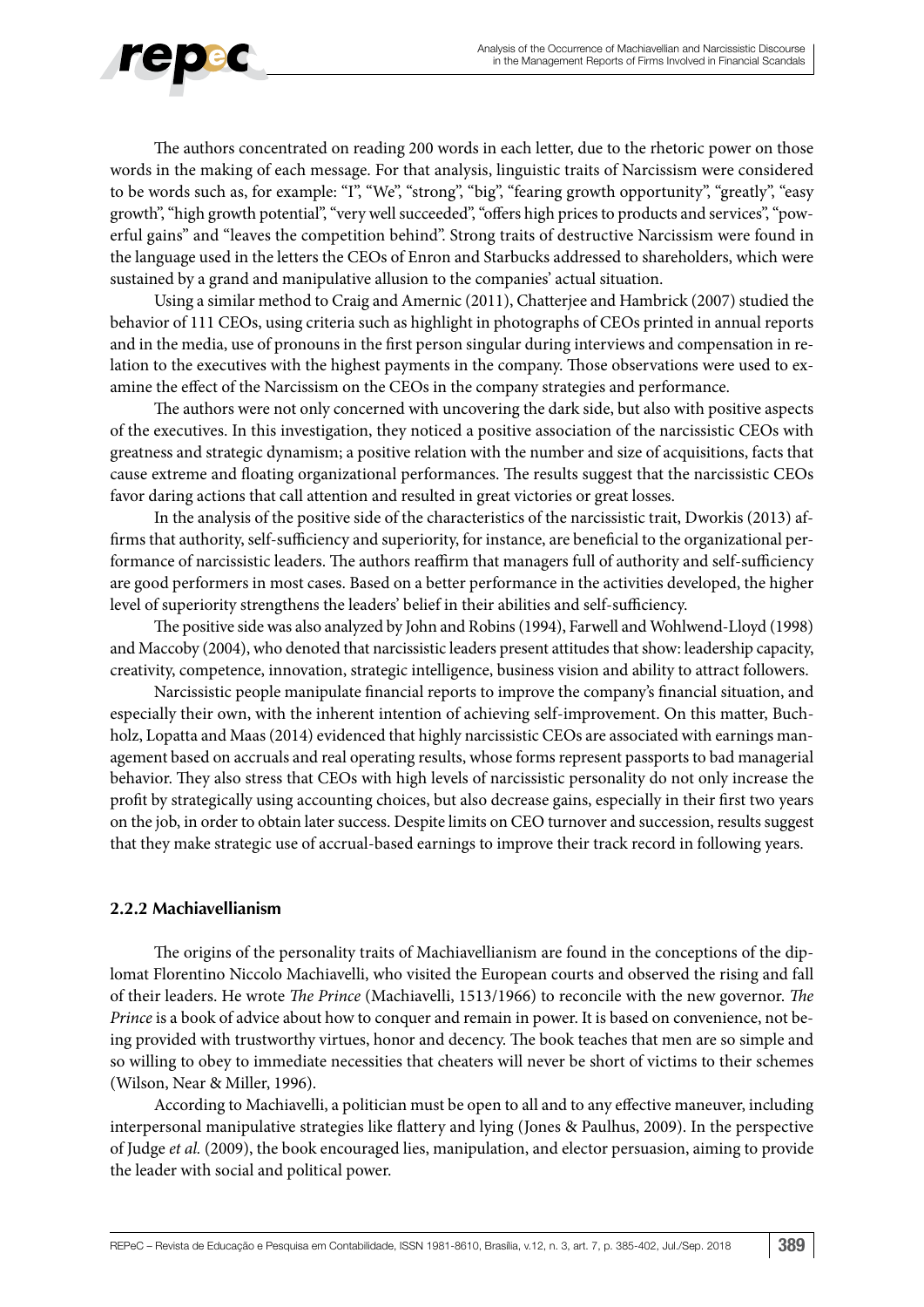

These views are supported by Vandenbos (2007) when it is affirmed that Machiavellianism reveals calculating attitudes. The machiavellian sees the others as manipulated beings, characterized by dexterity, manipulation, as well as the usage of any necessary means to reach a goal of political nature.

Machiavellianism was defined as a personality trait by Christie and Geis (1970), based on studies that resulted in the personality inventory The *Mach-IV*, widely used in scientific research, written after observing the writings by Machiavelli and composed of three factors: tactics, human vision and morality. Jones and Paulhus (2009) support the idea that machiavellians are manipulative and strategic, with a predisposition to adopt management tactics aiming at meeting goals and reaching personal objectives to achieve personal gains.

Studies in the organizational environment revealed that leaders prominent in Machiavellianism are involved in earnings management decisions (Vladu, 2013; Shafer & Wang, 2011), are excessively confident about making decisions (Jain & Bearden, 2011), are likely to deceive and fraud financial reports (Murphy, 2012), to mask budget lines (Byington & Johnson, 2011), to create budgets (Hartmann & Maas, 2010) and adopt abusive supervision and authoritarian leadership (Kiazad, Restubog, Zagenczyk, Kiewitz & Tang, 2010).

Bedell *et al*. (2006) investigated 120 leaders in organizations in all sorts of businesses – political, military and religious institutions. The authors used biographies to evaluate twelve general performance measures, as well as twelve general controls and five specific controls of communication. The results showed that the levels of Machiavellianism differ among the different kinds of leadership. It confirms the relation between Machiavellianism and charismatic, ideological and pragmatic leadership. This result is supported by Deluga (2001) by highlighting the similar traits of Machiavellianism and charismatic leadership, including the high levels of behavioral expressive activity, self-confidence, emotional control and willingness to influence others.

Belschak *et al.* (2013) ventured in the investigation of the relation between the machiavellian leadership style and the involvement in positive doings, such as organizational citizenship. It was noticed that positive (cooperative and pro-social) behaviors were found not only when they were beneficial to them. The authors also realized that those individuals are capable of experiencing high levels of intrinsic work motivation, which is related to showing pro-organizational practices. Hartog and Belschak (2012) emphasize, however, that the positive effects in the behavior of the ethical leader are liable to be suppressed when leaders are highly machiavellian.

In focusing on the leading traits of Machiavellianism, Jones and Paulhus (2011a) brought evidence of the strategy and tactics of rational decision making, by considering all the costs and benefits of problem solutions. On the other hand, machiavellians are manipulative strategists, with a pragmatic ethical sense and tendency to use tactics aimed at reaching their own goals and obtaining personal gains (Jones & Paulhus, 2009). Furthermore, these individuals are more susceptible to fraud if they have the opportunity, especially due to the lack of guilt in the face of unethical behavior. When analyzing the relationship between Machiavellianism and unethical behavior, Murphy (2012) investigated rationalization as being one of the three characteristics that compose the triangle of frauds (opportunity, pressure and rationalization), and found that this relationship presupposes the existence of false declarations in financial reports.

Byington and Johnson (2011) demonstrated machiavellian individuals' tendency to manipulate budget rubrics. Shafer and Wang (2011) noticed the relationship between machiavellian traits and earnings management . In this regard, Vladu (2013) brought to light that the machiavellian predisposition plays a central role in the decision on earnings management, as individuals with a high score on the machiavellian scale have less rigid views on the ethics of such a practice in the short term, considering this type of management to be ethically acceptable.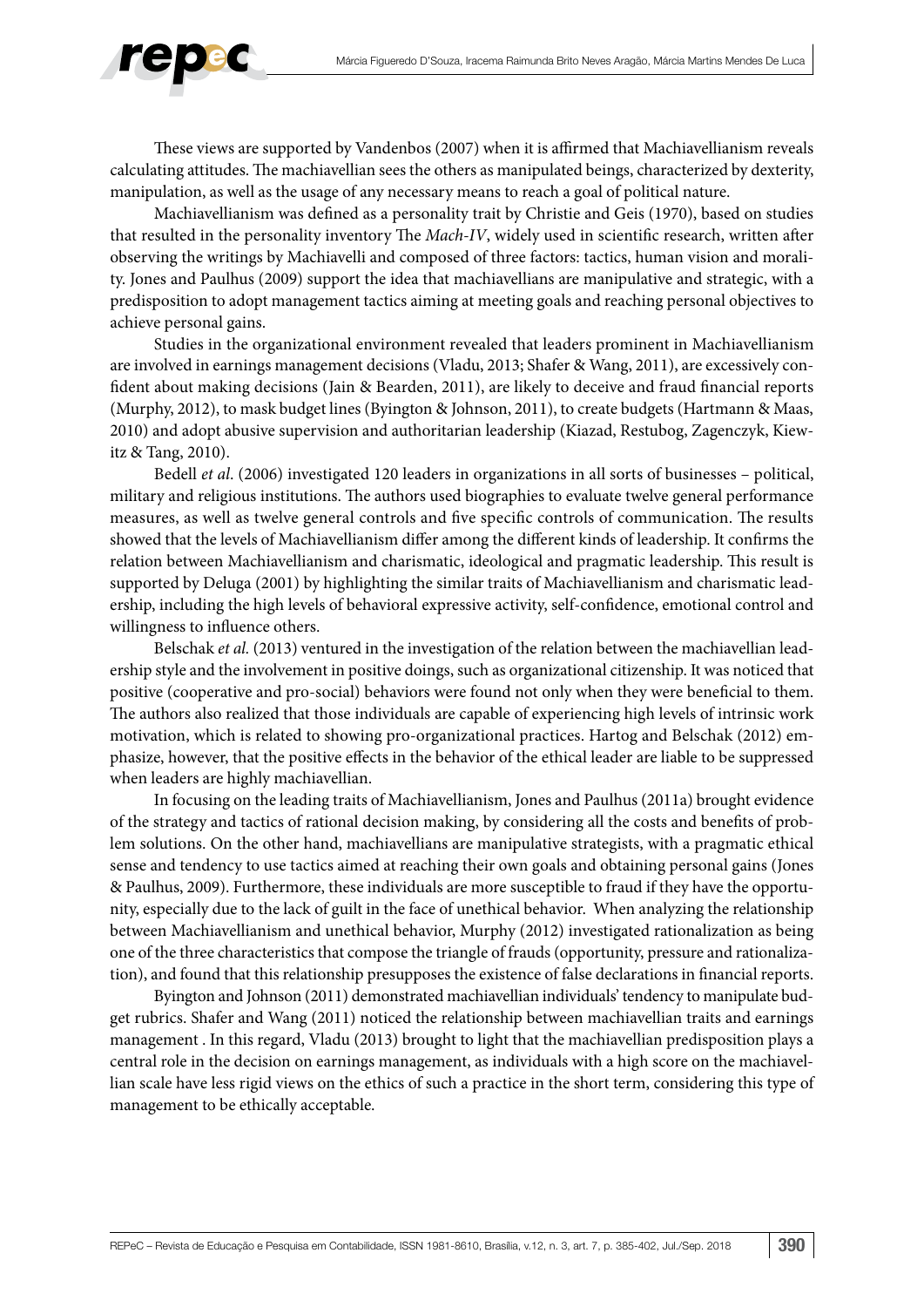#### **2.2.3 Analysis of the individual and team characteristics based on the Upper Echelon Theory.**

By analyzing the narcissistic and machiavellian personality traits, individual characteristics and a superposition of characteristics are clearly observed. Figure 1 presents the illustration of the tangent and individual characteristics of each trait, further highlighted in the social psychology literature.



**Figure 1.** Key features of the Dark Triad personality traits

Manipulation, deceit, dishonesty and the ability to influence and convince are common characteristics in both traits; D'Souza (2016) emphasizes, however, that common characteristics have different objectives and degrees in each trait, especially when the analysis is done at different places and times. To the narcissist, those common characteristics induce to self-promotion, to the sense of superiority and greatness, authority, vanity and exploitation, shown through exaggerated selfishness. The machiavellian, though, aims for strategic and calculated decision making, with low ethical and moral standards, for the future.

The analysis of the personality traits in business leaders is supported by the Upper Echelons theory, enunciated by Hambrick and Mason (1984) and revisited by Hambrick (2007) who understood that the elaboration of a theoretical model that encompassed the characteristic of high executives would be a great contribution to future empirical research, due to the belief that those characteristics are reflected in the organizational results.

The theory enunciates that "the executives' experiences, values and personalities have great influence over their interpretation of the situations they face, and, therefore, affect their choices" (Hambrick, 2007, p. 334). This way, the personality traits exert important influence on the executives' attitudes and behaviors, as well as on the linguistic marks that constitute the range of their discourse. If the executives are marked by dark personality traits, they are more likely to engage in corrupt acts, consequently entailing losses for society.

In their studies, the previously mentioned authors emphasized the management characteristics that are visible, such as the baggage indicators that managers bring to diverse management situations. Characteristics such as age, occupation in the company, functional experience, upbringing, socio-economical background and financial position, considered to be important and complex to them, grant a psychological perspective on human behavior.

The Upper Echelons theory was directed not only to CEOs, but also to the study of managers' teams. That improves the understanding, in a more practical level, of the effectiveness of the theory in predicting why CEOs share tasks and, in a way, the power among other members of the team. In the authors' perspective, the demographical data, besides the relatively simple variables, may accurately predict strategies and performance levels.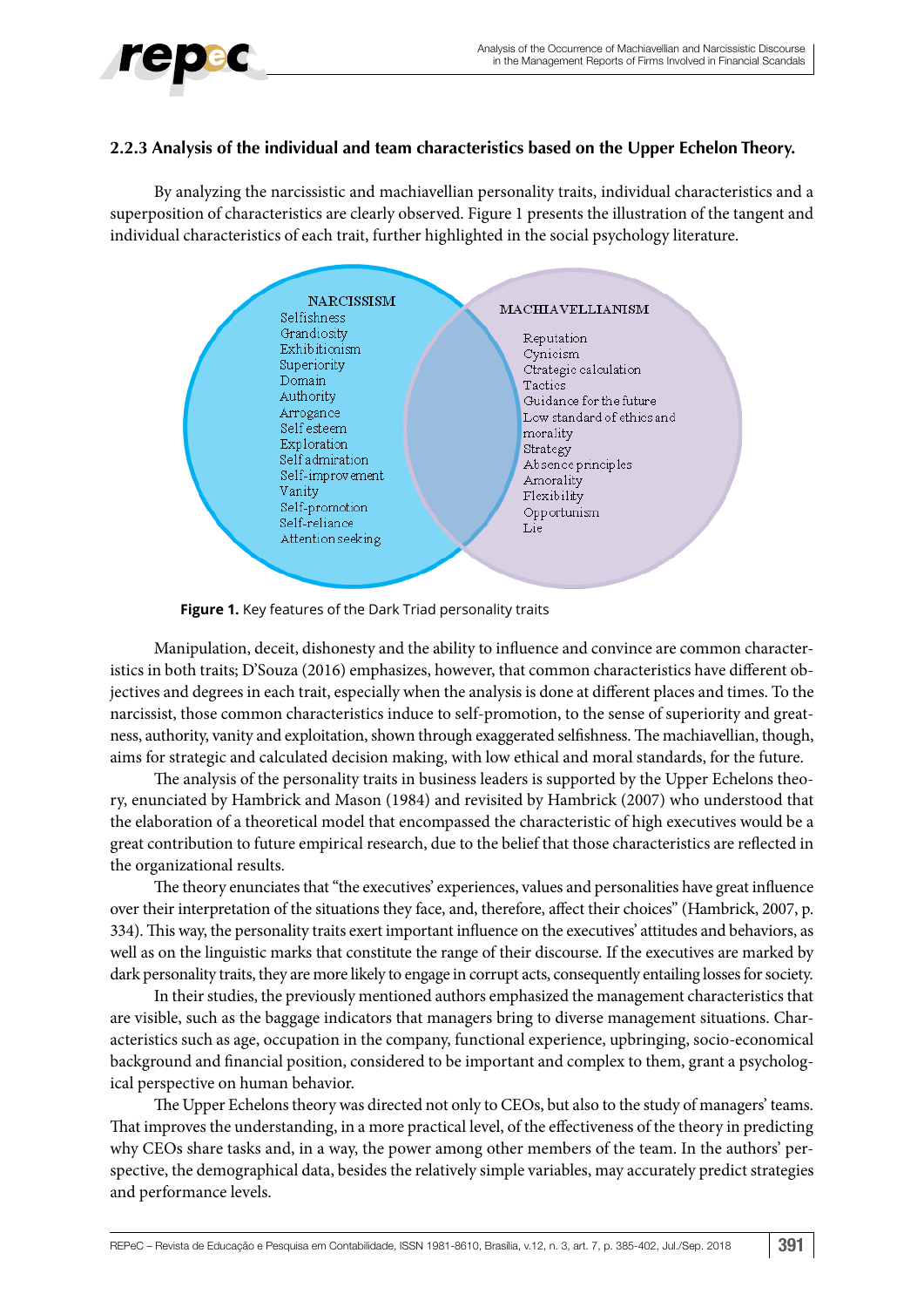

Some CEOs work in generous environments, in consolidated strategic positions with capable subordinates, while others do not enjoy such a comfortable professional environment. Often, executives subject to strong labor demands are forced to use mental shortcuts and remember what they have tried or seen in past work. In other words, one's choices reflect one's origins and dispositions. On the other hand, executives who face minimum requirements at work may be more comprehensive in their analysis and decisions. Thus, their choices will be aligned with the objective conditions faced (Hambrick, 2007). The author considers these two moderators or variables as highly predictive and strongly associated with the central idea of the Higher Order Theory.

The initial study, conducted in 1984, gives scope and encourages researchers to empirically apply and broaden the scope of the theory through tests of new moderators and methods that are relevant to the proposal. For academic and organizational purposes, this will grant knowledge on the positive and negative effects of the power of senior executives and management staff on decision-making behavior.

Several studies about personality and personality traits used the Upper Echelons theory to support their beliefs in the organizational environment. Papadakis and Barwise (2002) noted the positive relation between personality and demographical profile as predictive in the strategic and decisive process of the teams of executive managers and CEOs. Abatecola, Mandarelli and Pogessi (2013) confirmed a close relation between CEOs' personality and strategic decision making. Nadkarni and Hermann (2010) highlighted that the individual personality is related to the performance and capability of CEOs to quickly adapt to environmental changes.

In what concerns the personality trait in the organizational environment, the Upper Echelons theory was used as theoretical basis in the studies of dynamism and greatness in corporate strategies in Chatterjee and Hambrick (2007); in the investigation by Dworkis (2013) about capital investment decisions; in the studies by Engelen, Neumann and Schmidt (2016) about entrepreneurial orientation and the performance of big technological companies; and in the investigations by Olsen and Stekelberg (2015) about tax policies adopted in companies.

## **3. Method**

A methodological study was performed based on Fairclough's Theory of Social Discourse (Fairclough, 1992), which is somewhat related to the precepts of the Upper Echelons Theory. This study's approach is empirical-theoretical and the evaluation is qualitative and interpretative.

In this investigation, the discourses were analyzed specifically in the dimension of the text and of the discursive practice, because it is understood that there is no inflexibility in discourse examination, considering that text analysis and discursive practice may occur simultaneously or not, depending on the analyst's intention – there is no delimitation between description and interpretation in discourse analysis.

The investigation corpus consists of the texts of the leaders' discourse in the annual reports of Odebrecht S.A. (2012 to 2014) and OAS S.A. (2012), more specifically in the sections "president's message", "vice-presidents' messages", "chairman of the board's message" and "Director-President's message". The companies were chosen due to their involvement in the financial scandals, besides the accessibility of the information; whereas the choice of the sections with the leaders' discourse was based on the Upper Echelons Theory.

The "vocabulary" was verified in the text dimension (Fairclough, 1992) through the frequency and signified under the narcissistic conception. According to Craig and Amernic (2011), words such as "I", "We", "our", "strong", "bigger/biggest", "great", "better/best", "confidence", "values" and "growth" address narcissistic characteristics (superiority, greatness, selfishness, self-promotion, self-sufficiency and exhibitionism). The text dimension superimposes the discursive practice dimension when the "politeness" and the "ethos" were semantically examined.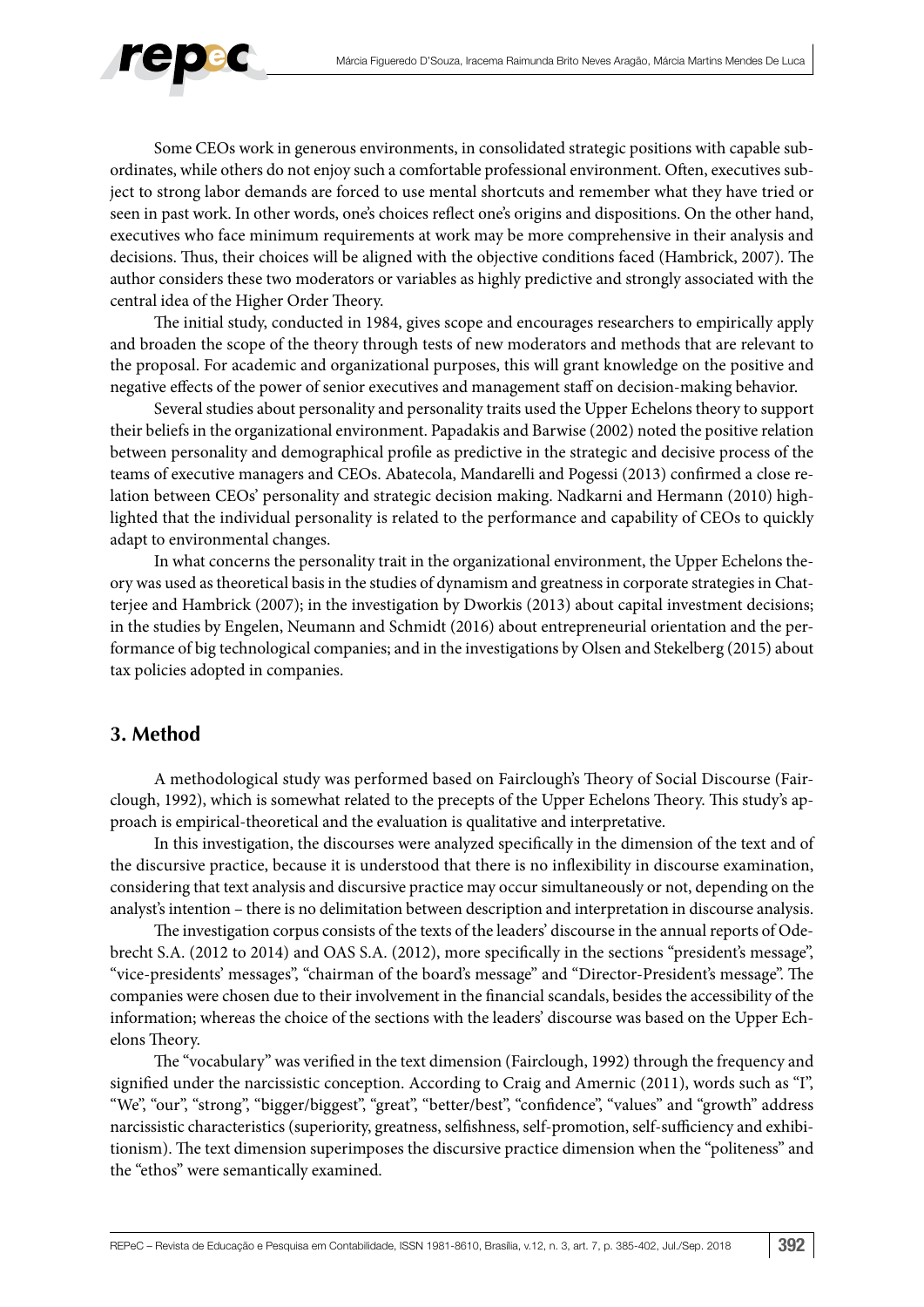

According to Fairclough (1992), the "politeness" represents the power of the statements identified in the expressions of promises, requests and threats, among others. In a positive perspective, it can be affirmed that the politeness represents the desire for appreciation and approval of the image, but on the negative side the desire to maintain territories and reserves emerges. Those perspectives meet the narcissistic personality traits.

Maingueneau, who is cited by Fairclough (1992), brings the concept of "ethos" as some kind of social identity taken by the individual, which is linked to the speaker by the linguistic choices, revealing clues about the image in the discursive range. It is highlighted that the semantic analysis of the speech acts permitted both ratifying the existence of traits of Narcissism as well as to interpret the traits of Machiavellianism (cynicism, lie, strategy and low ethical and moral standards) according to the specifications in section 2 of this study.

In order to identify the linguistic terms that refer to narcissistic traits, the leaders' discourse was exported to NVivo 11 software. Next, the frequency analysis was performed, grouping "words derived" from the 24-most-used words with a minimal length of four characters. From the summary of the frequencies obtained, the words that did not make sense in the text were eliminated (they served as simple connectors). The frequency analysis was repeated, grouping "words derived" from the 25-most-used words. Then, the summary of the most frequent words was displayed as a word cloud. In the analysis of the sentences, NVivo 11 helped to categorize the acts of speech that served as "knots" – linking rings. Each "knot" creates a relation between the words or phrases (speech acts) and creates categories in NVivo -, which were labeled as: "OAS Narcissism", "OAS Machiavellianism", "Odebrecht Narcissism" and "Odebrecht Machiavellianism". Thus, each speech acts was systematically exported in the semantic examination of personality traits.

# **4. Results Analysis**

In this study section, our interpretation of the discourse of OAS S.A. and Odebrecht S.A. leaders's is presented, which was part of their annual reports. The word clouds, elaborated through NVivo, provided the discourse analysis in the text dimension, and the analysis of speech acts ground the discourse analysis as a social practice – both based on the narcissistic and machiavellian personality traits.

First, the content of each annual report was analyzed, using the frequencies of words condensated in the clouds of OAS S.A.'s annual reports for 2012 and 2013. In the 2012 annual report, words like "our", "growth", "development", "acting", "expansion", "security", "acknowledgment", "president", "generation" and "satisfaction" were identified as words the leaders used frequently.



**Figure 2.** Leaders' word cloud - OAS 2012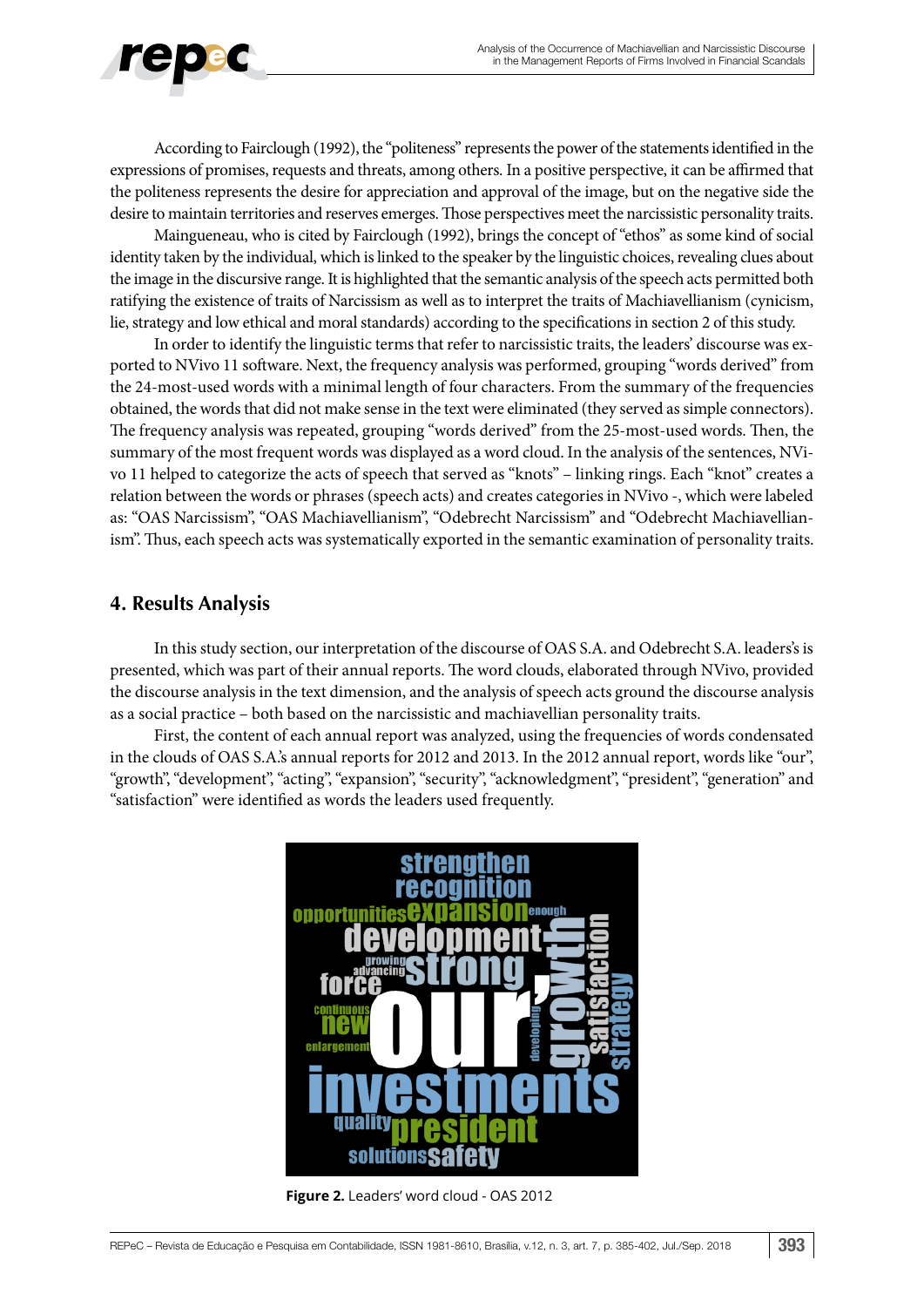

It is important to consider that, in the analyzed context, the term "our" does not necessarily carry a collective or solidary meaning, considering that the image created by the leader of a company which is solid, safe, well-known in the market and which is growing only refers to the competent projection of the leader. This way of interpreting can be confirmed when the leaders affirm: "the sustainability practices are inserted in our daily life and in the company's DNA" – there is a personification of the organization in the sentence, which is justified in the absence of limits between the person who leads and the company managed.

When the narcissistic leader considers successful transactions, the achievement of excellent results and organizational development as personal successes, he starts to merge his natural person and his legal person. A non-critical/absent-minded attitude towards the argumentations used in the text of the reports may conduct the reader to a false idea of social concern and collective thought of the narcissistic leaders.

In view of those arguments, it can be affirmed that the vocabulary previously mentioned denotes intrinsic characteristics and narcissistic traits, as they reveal self-esteem, superiority, vanity, self-sufficiency, authority, sense of right and exhibitionism (Raskin & Terry, 1998; Judge *et al.,* 2009). The use of terms like "president" caught our attention, because it denotes a reference to the person of the leader, besides "acknowledgement" and "security" because they denote vanity, prepotency and exhibitionism.

As described in section 2, Dworkis (2013) understands that exhibitionism can create adverse situations to the organization and to the groups inside it, triggering absence of control and inclination to exploitation and frauds. The aspects of vanity, self-esteem, superiority, self-sufficiency, however, may configure excessive pride of oneself, arrogance, manipulation and self-promotion. It is noticed that fraud and manipulation are consequences of the depicted narcissistic traits, which suggest a link to the context of the financial scandals brought about in 2014, which OAS S.A. is part of.

In the previous paragraph, the personality traits connected to Narcissism were highlighted because we are interested in detecting potential fraudulent and manipulative leaders. It is worth highlighting that the selfish positions resulting from the absence of sharing in the organizational environment and some people's lack of motivation are some of the problems that can be created by detecting narcissistic, non-pathological traits in individuals in leadership positions. It cannot be affirmed that the fact that leaders have narcissistic traits characterizes them as harmful to the organization, but it can be inferred that such leaders have the necessary talent to perform harmful actions in contemporary organizations.

In the analysis of the leadership discourse present in the 2013 Annual Report of OAS S.A. (Figure 3), the words "our", "growth", "results", "enterprise", "president", "superior", "solutions" and "international" are identified as the most used in the text.



**Figure 3.** Leaders' word cloud - OAS 2013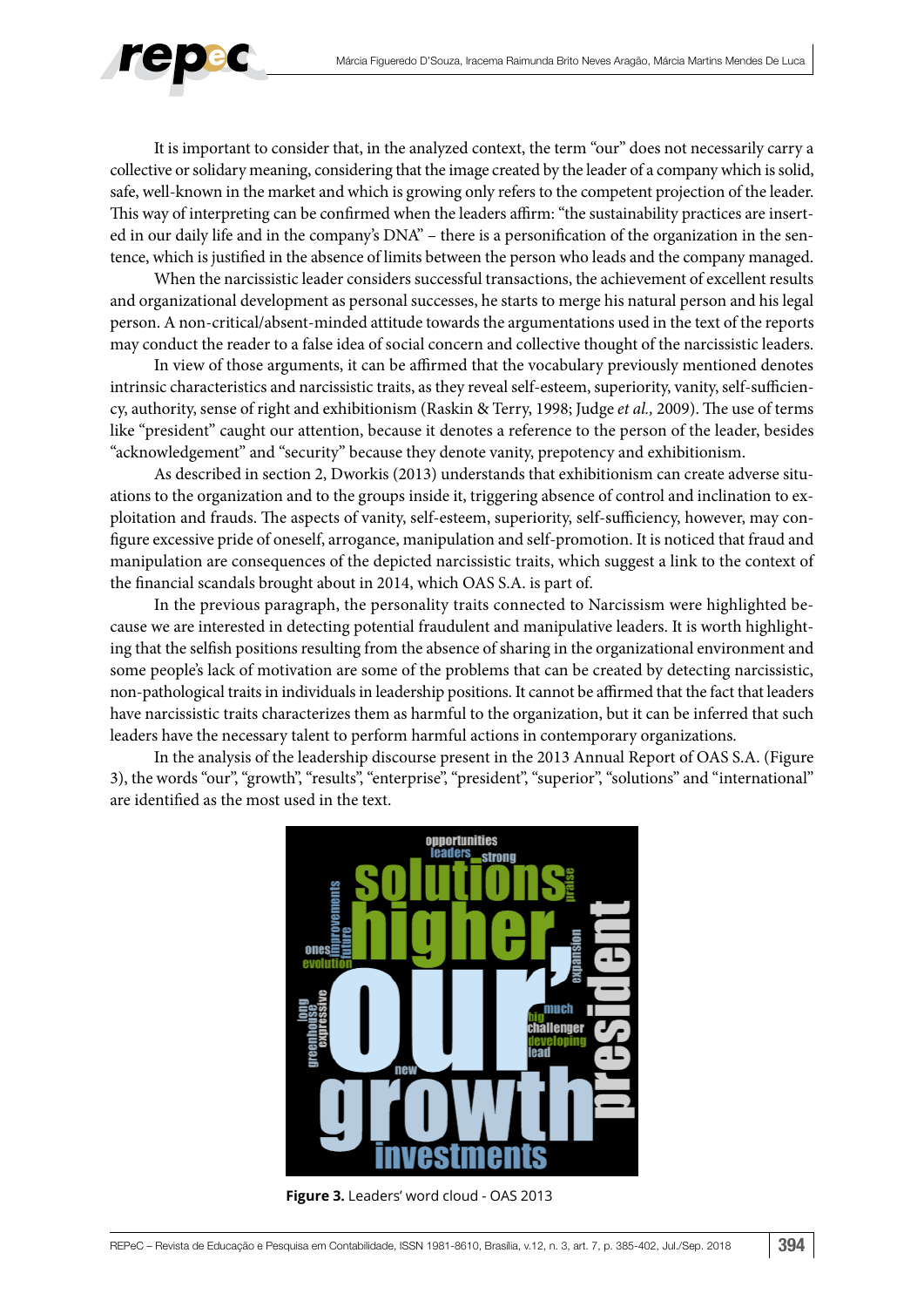

When compared to the 2012 Report, some words are frequent in both texts ("our", "president", "growth", "more" and "investment"). As previously discussed, those words imply self-esteem and bring on entail a positive polarity for the discourse text. In some cases of leadership, there is an environment of high competitiveness, which seeks for the organization to get into the limelight because the organization is their projection.

According to Rijsenbilt and Commandeur (2013), the narcissistic individuals get involved in challenging actions to be admired and praised, besides the fact that they feel pleasure in testing their capability. Not losing sight of the positive aspects resulting from the narcissistic leaders (Farwell & Wohlwend-Lloyd, 1998; John & Robins, 1994; Maccoby, 2004), the risk the organization is exposed to is undeniable when it faces an environment of challenges to satisfy the ego of the leadership, mainly when it is immersed in a context of economic and political uncertainties, which is the case of Brazil.

Our inferences around the OAS S.A. leadership discourse became more evident when the word cloud in Figure 4 was analyzed, which represents the group of words more frequently used in the leaders' message in both reports (2012 and 2013). In these reports, the terms "our", "growth", "president", "strong", "results", "security" and "sustainability" stand out almost coincidently with the reports taken year by year.

The Annual Reports of Odebrecht S.A. for the years from 2012 to 2015 were also explored similarly to the reports of OAS S.A. At first, the word frequencies in the discourse were analyzed in the reports year by year.



**Figure 4.** Leaders' word cloud - OAS 2012 and 2013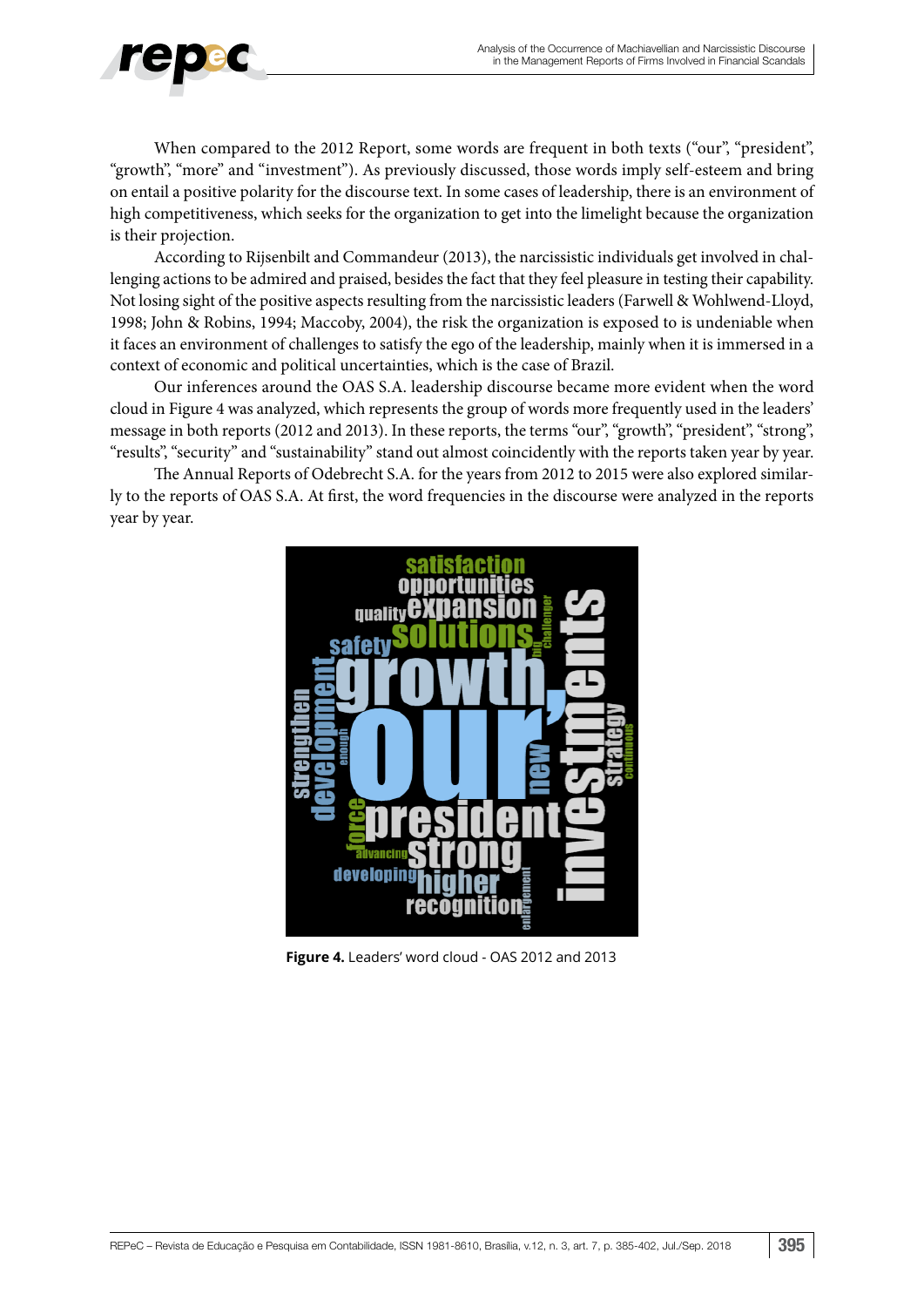



**Figure 5.** Leaders' word cloud - Odebrecht 2012



**Figure 6.** Leaders' word cloud - Odebrecht 2013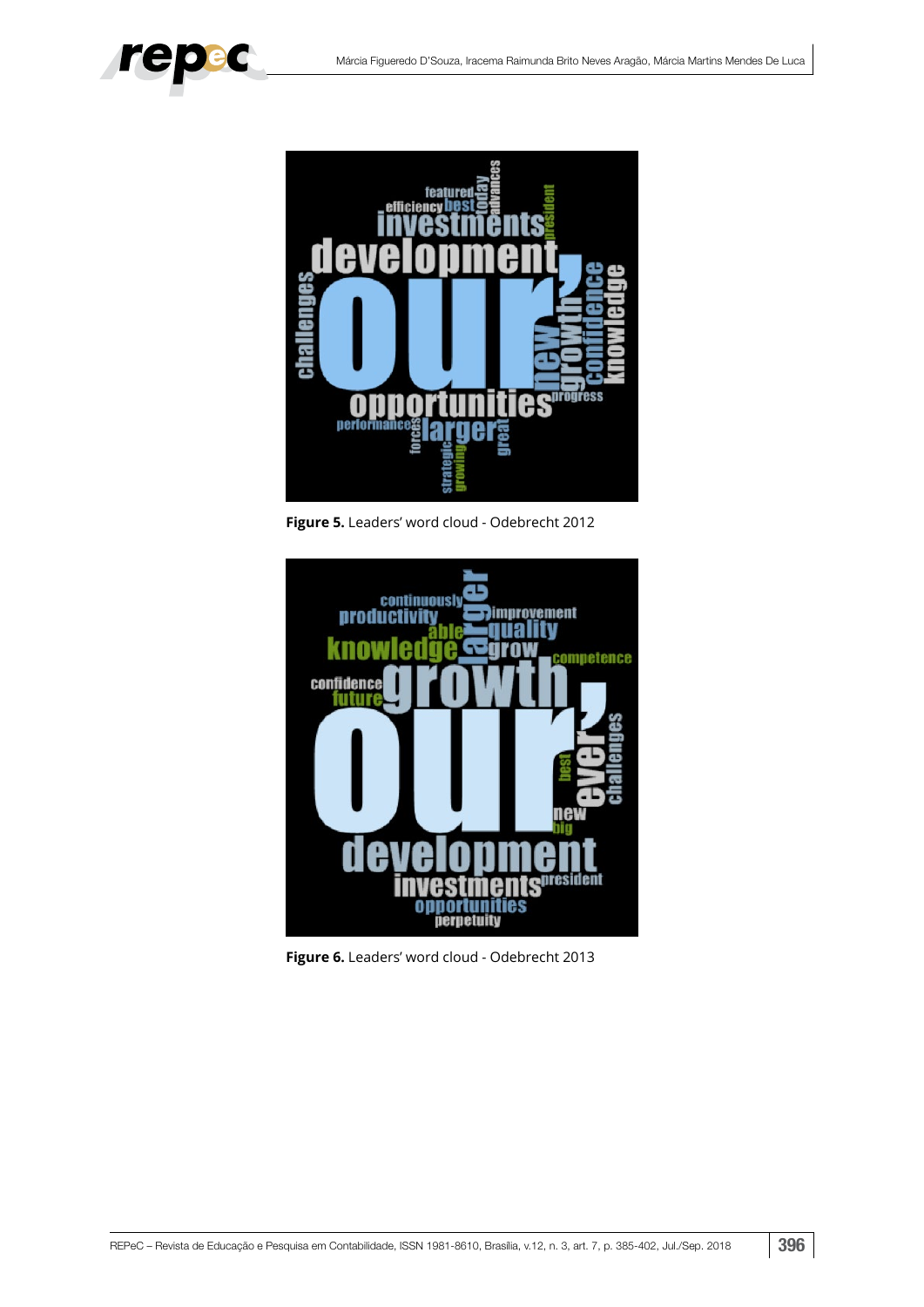

**Figure 7.** Leaders' word cloud - Odebrecht 2014

Then, a cloud was made to group the most used words during the examined period. The results are practically the same as in the cloud obtained in OAS S.A.'s annual reports from 2012 to 2013 or in comparison with the company's current results.



**Figure 8.** Leaders' word cloud - Odebrecht 2015

The situation previously depicted is repeated in Figure 9, which was created based on the discourse Odebrecht S.A.'s leaders produced throughout the period analyzed (2012 to 2015).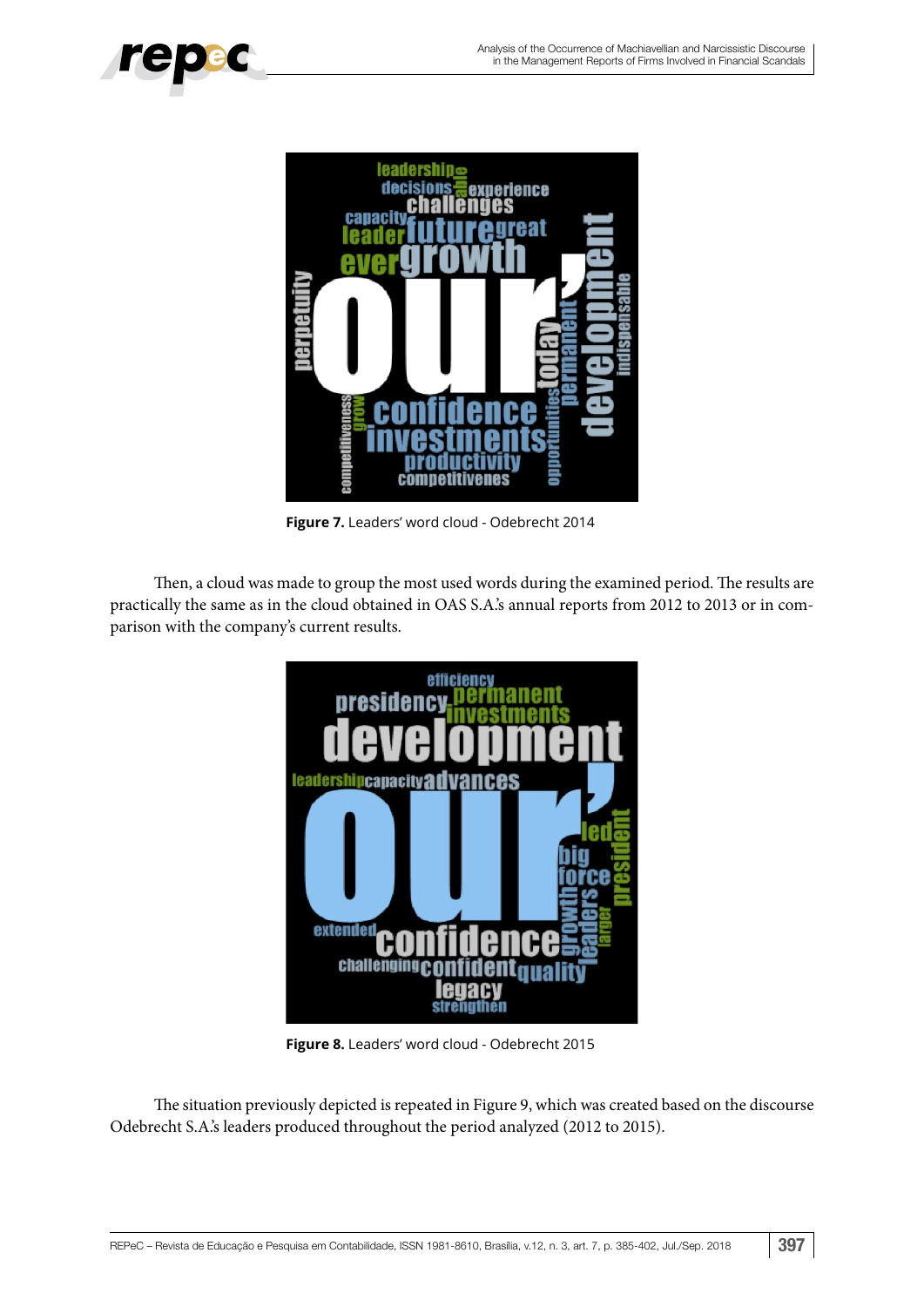



**Figure 9.** Leaders' word cloud - Odebrecht from 2012 to 2015

The terms that stand out due to repetitive use are: "our", "development", "growth", "opportunities", "confidence", "investments", "great", "bigger/biggest", "better/best", "compromise", "president", "leaders", "opportunities", "values", "productivity", "perpetuity" and "quality". The discourse by Odebrecht S.A. expresses narcissistic traits not only due to characteristics similar to our descriptions, but also because it evidences a reflection closed in on the person of the leader – focused on self-confidence and pride in his actions.

To close off the analysis of the words, a word cloud was produced using all the annual reports of OAS S.A. and Odebrecht S.A as the corpus. The production of this cloud allowed us to support the presence of the narcissistic traits already shown in all the Figures.



**Figure 10.** Leaders' word cloud – OAS from 2012 to 2013 and Odebrecht from 2012 to 2015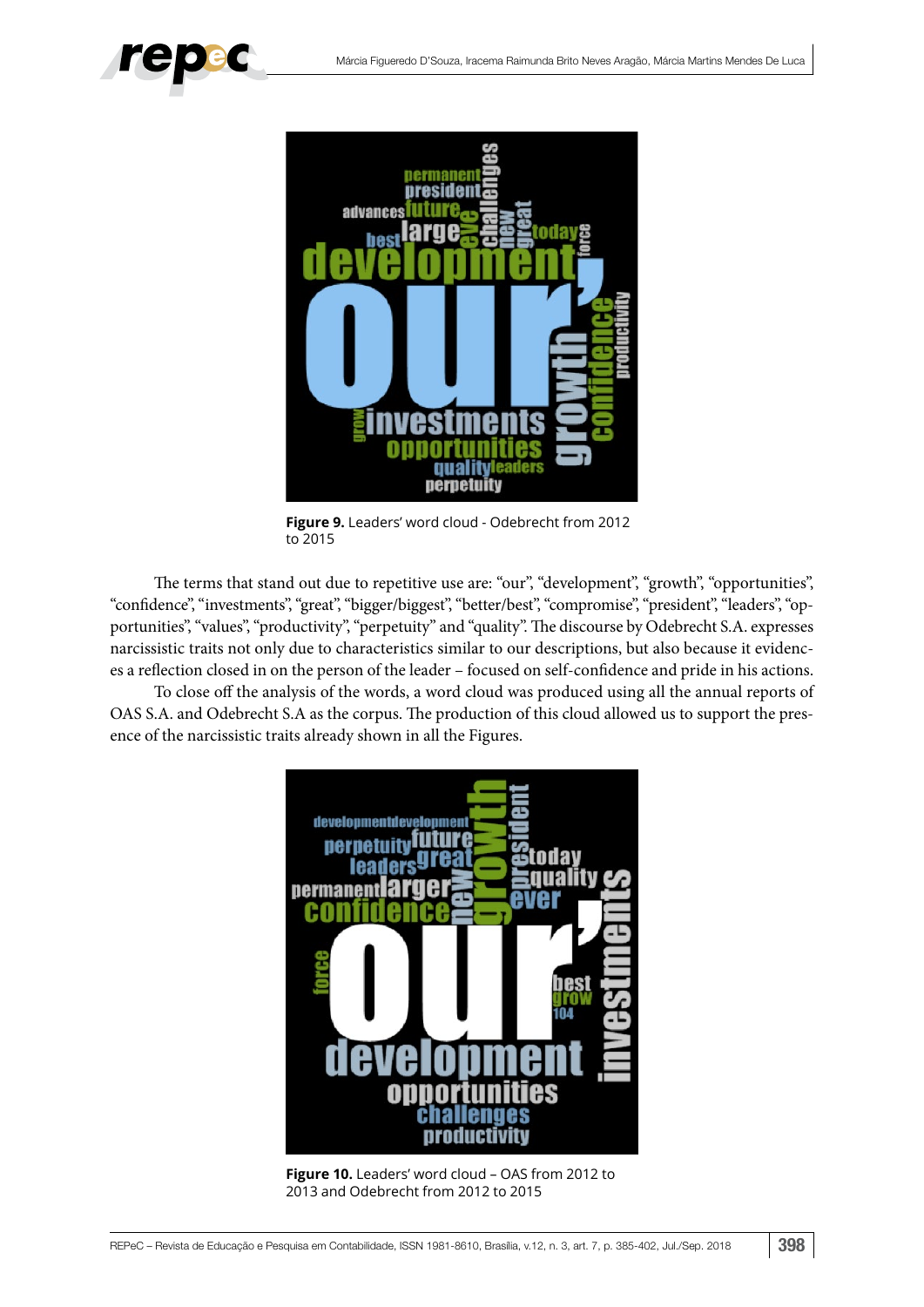

Prior to that, we sought to ratify the narcissistic traits and highlight the machiavellian traits in the speech acts that emerged from the discourse in the corpus examined. We noticed that the expression "moment of expansion" in the 2012 yearly report of OAS S.A. highlights traits of Machiavellianism, as the date designates future orientation, similarly to Odebrecht S.A. when it says "we always set our eyes on the future. It is the pace we want to be at that determines our present action". This interpretation is ratified by other sentences in the report: "our businesses are enlarging in Latin America and Africa, where there has been expressive expansion" (OAS S.A.); "and the desire to always go further, taking new people and bigger development opportunities" (Odebrecht S.A.).

We can infer that, besides highlighting strategic views (tactics) and future expectations linked to the machiavellian trait, there are also narcissistic characteristics shown through expressions that bring a sense of positive politeness to the sentence: "enlarging in Latin America" and "the desire to always go further" and "bigger opportunities of development". The superposition of narcissistic and machiavellian traits is ratified here, highlighted by the intention to convince and influence others, the manipulation, the dishonesty and the lack of sensitivity, as shown in Figure 1.

In the sentence "in the past two years, OAS lived a period of strong growth, despite the global scenario of crisis. We ended 2012 with a liquid revenue of R\$ 6 billion, consolidating our company among the leaders in construction in Brazil", as well as in the sentence "in a year marked by the deepening of a global economic crisis and by the outbreak of social and political tensions in many countries, the organization Odebrecht kept a trajectory of continuous growth, mainly motivated by the development rhythm in Brazil", we understand that there is a machiavellian trait, grounded in cynicism and in the deceit noticed in the semantic power of the sentence.

Our understanding of the sentences presented in the previous paragraph derives from the fact that OAS S.A. and Odebrecht S.A. constructed a discourse marked by distancing from the global economic context, especially because of the solidity in the organizations, a fact that signalizes attitudes of low moral and ethical standards, considering the involvement of these leaders in the financial scandals that caused significant losses to the public funds and to Brazilian society.

The logic we developed is confirmed in the following sentences, especially due to the evidence of a close relationship between these companies and the state, affirming a contribution to the development and the labor conditions in Brazil: "the adherence to the national commitment to perfect the labor conditions in the construction industry, a document that was formalized among unions, government and companies from this sector, formalizes and reinforces our concern to improve the labor conditions in the building sites of the country" and/or in the sentence "the sector of infrastructure experienced a record growth, pulled by the investments in the private sections via concessions and public-private partnerships".

In OAS S.A.'s report, the following assertions "are objectives to prevent tasks related to the integrity and well-being of our partners and guarantee the execution of the buildings respecting the environment"; and "the performance of the institution OAS is noticeable in the promotion of well-being and quality of life for our supporters and neighboring communities" and that "every day more, the concepts of sustainability are being inserted in our organizational culture", we identify traits of Machiavellianism in the tactic-strategic language, especially concerning the leader's and the company's reputation, adding lying to the speech acts in the reports.

In Odebrecht S.A.'s reports, there are accounts of the same nature: "we are sure that the commitment to the well-being and the continuing progress of the societies we insert ourselves in constitutes one of our biggest assets and that the synchrony of our beliefs with the social demands that create new business opportunities is a key factor to a privileged position together with our clients, our service users and the consumers". Both OAS S.A. and Odebrecht S.A. announce concern with the individual and the environment, aiming at building an image that meets the plans they project and that can be disseminated through their organizational culture, despite fake assertions – we do not believe that a company that aims at social progress can be connected to a discourse of lies, fraudulent actions and absence of principles.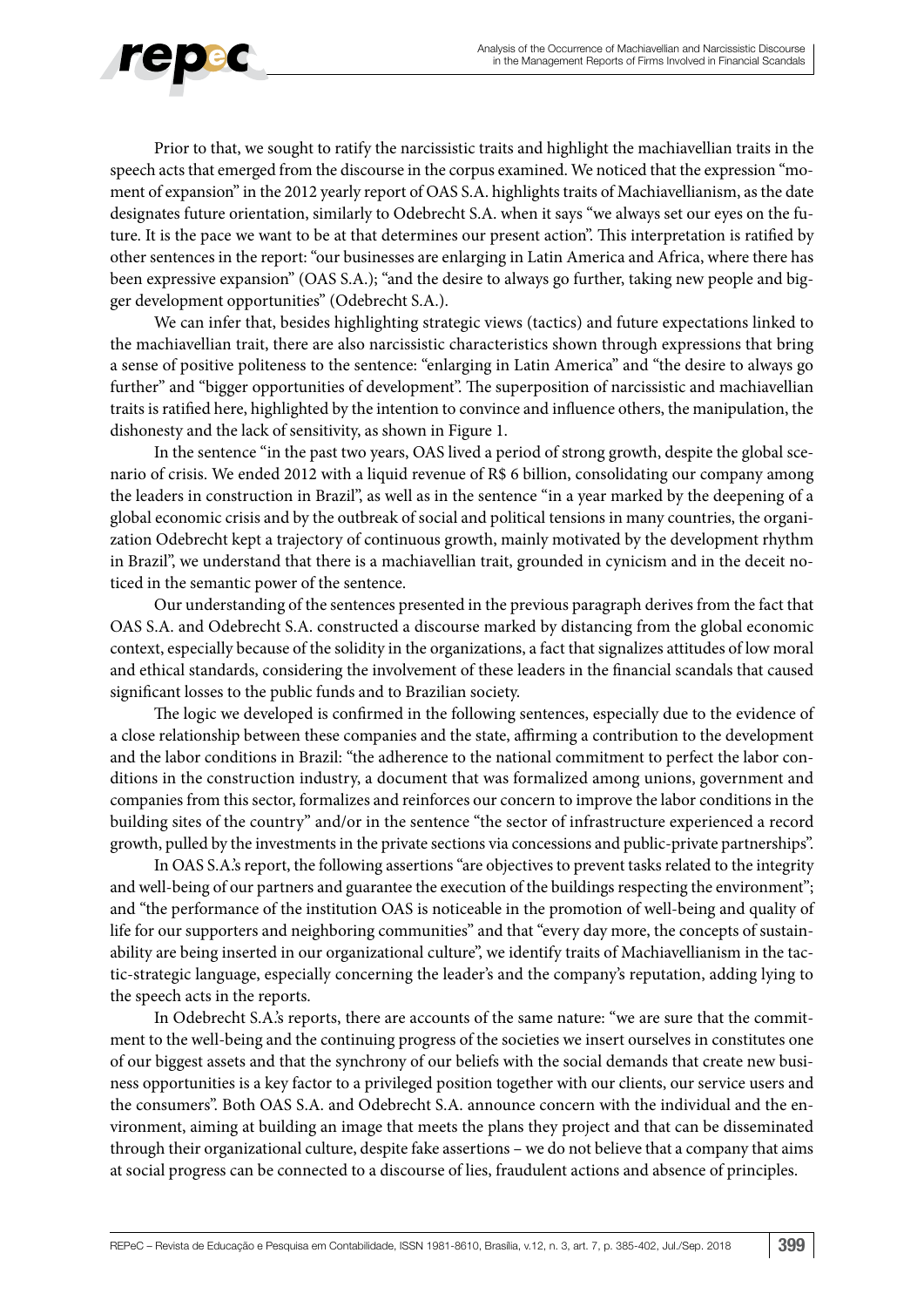

We realize the opportunistic perspective in the text when OAS S.A.'s leaders affirm that Brazil "still needs investment in infrastructure", considering that, although they are showing an actual piece of information, the organization uses the discourse range to indicate its availability for negotiations with the government. Another expression of opportunism is the sentence that says: "we instituted a *compliance* committee that will lead and inspect the full compliance with standards and legislation in all the enterprises of OAS" – in our opinion, it is a piece of information that offers guarantees of honesty and organization in convenient time.

## **5. Conclusion**

Financial scandals that reveal the involvement of private company executives and politicians have been targeted by investigations run by the Brazilian judicial entities. The Lava Jato Operation (Car Wash Operation) was launched because of illegal cash transfers and signs of illicit activities in Brazil's state-run oil company Petrobras S.A., partnered with CEOs of construction conglomerates, such as OAS S.A. and Odebrecht S.A. We carried out an empirical-theoretical study and a qualitative and interpretative assessment of management reports released in 2012 and 2013 by OAS S.A. and in 2012 to 2015 by Odebrecht S.A., with the purpose of examining the occurrence of lexical items that reveal linguistic traits of Machiavellianism and Narcissism in the discourse of those companies' leaders.

In the analyzed reports, we found the use of words that indicate characteristics that allude to the leaders' predisposition to narcissistic behavior. The use of "I", "We", "our" points to egoism, "strong", "bigger", "major", "superior" mirror superiority and grandiosity; "better" and "growth" depict self-promotion and exhibitionism; while "confidence" implies self-sufficiency. In that respect, the results of both companies were virtually unanimous.

With regard to Machiavellianism, we adopted the semantics of words method and found phrases that reveal future orientation, strategic vision, low ethical and moral standards, insensitivity, lies, and manipulation. The leaders' intention is to mask the financial situation and project the company through dishonest and corrupt means. The presentation of good financial results and excellent future perspectives depicts worries with the companies' reputation and, consequently, with the projection of good performances by the leaders. In that regard, not only did we notice characteristics inherent in Machiavellianism, but also typical features of Narcissism, corroborating the literature on the overlapping of the characteristics of these two traits.

The texture of the discourse reveals the narcissistic and machiavellian ethos of OAS S.A. and Odebrecht S.A. leaders. This emerges from the positive politeness fundamentally related to narcissistic traits as well as from the semantics of expressions and speech acts that suggest overlapping machiavellian and narcissistic characteristics.

An innocent reading of the text of the leaders' discourse would drive us to the construction of an image of companies that have focused on social matters, on the environment and that are worried with actions that favor the quality of services in the light of the investment in the training and qualification of the companies' employees. The speech acts also point to the solidity of an organization that is continuously expanding, even amidst the political and economic crisis in Brazil and abroad. The discourse also reveals that there is a strong public-private partnership that encourages and motivates the search for effective social results.

Nevertheless, the Car Wash Operation scandals in which OAS S.A. and Odebrecht S.A. take part lead us to infer how strategic, cynical and deceiving the speech acts constituting and emerging from the discourse are. There are no worries with social matters. Cash transfers of enormous amounts of public funds are commonplace in those companies. Thus, the lack of ethical principles, dishonesty and insensitivity – in the face of the poverty and misery that afflict a great part of the Brazilian society – conflict with the ethos of the high ethical and moral standards that company leaders seek to spread through the annually published reports. Furthermore, we cannot neglect that the argumentation in discourse may be based on a construction that aims to mask the real characteristics of a person or organization – the higher the persuasion power of the machiavellian leader, the greater the capacity to deceive and lie.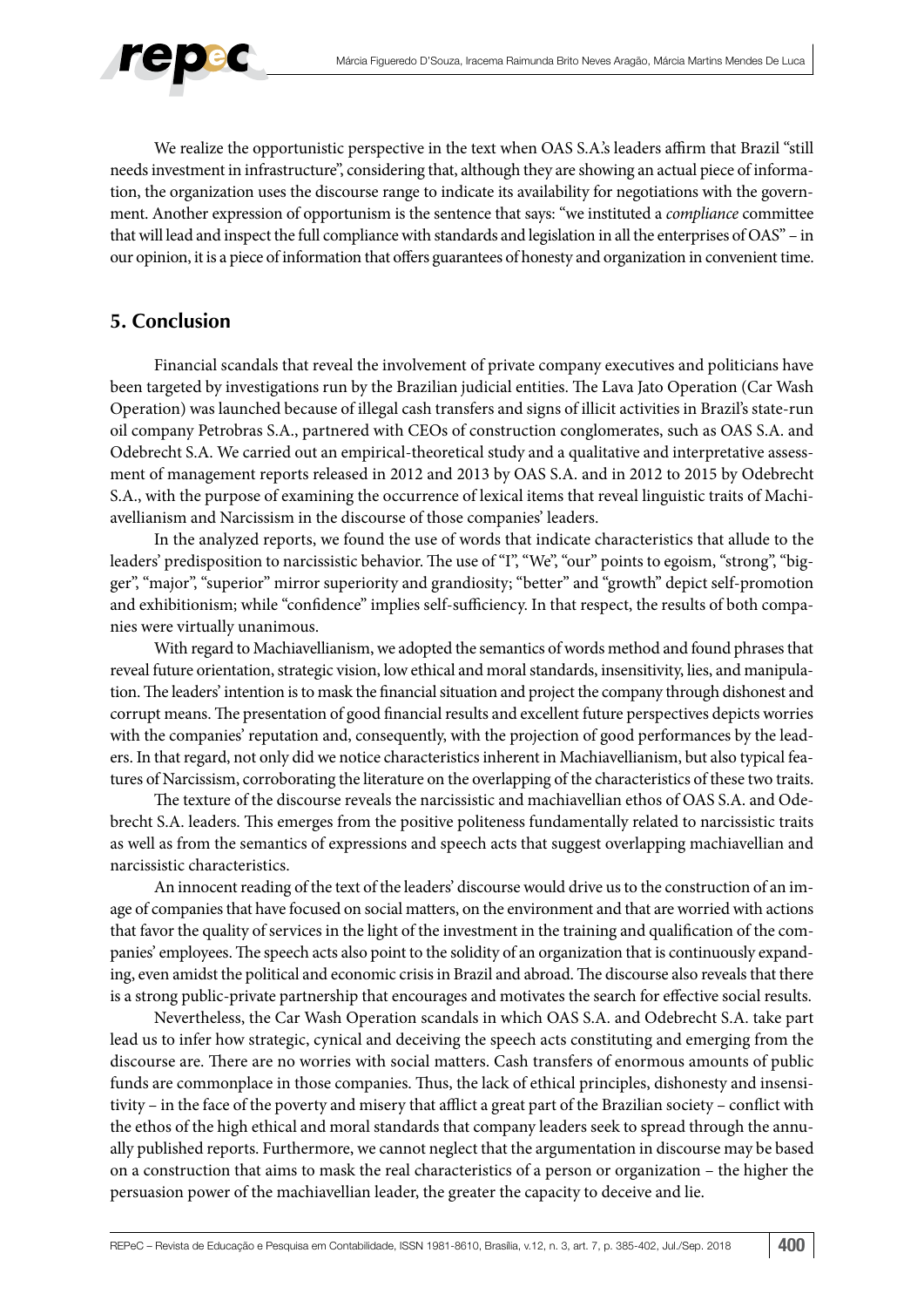

We noted that the personification of OAS S.A. and Odebrecht S.A. becomes evident when the leaders make use of characteristics, peculiar to individuals, to refer to the companies, such as the "DNA of the company". There is a fusion between the representation of the leader and the organization, which stems from the absence of limits between them. This is very dangerous because all the results reached, as well as any event related to the organization, are confounded with the performance and personality of the person in charge. This is corroborated by the use of terms such as "our".

It is significant to remark that the 2015 report, the year after the deflagration of the crisis and scandals regarding OAS S.A. and Odebrecht S.A., is infused with strategic and tactical speech acts and politeness related to the appeal to and rescue of trust. These aspects show that, even after the disclosure of the involvement in illicit/corrupt activities, the leaders continue to put into practice their machiavellian discourse.

This discussion allows us to affirm that the objective of this study was reached, i.e. to examine the occurrence of lexical items that the linguistic traits of Machiavellianism and Narcissism in the discourse of the company leaders involved in the corruption scandals in Brazil; most of all, because of the homogeneity of the results. Nevertheless, the limitations related to access restrictions to the 2014 and 2015 OAS S.A. reports, as well as the subjectivity of the analysis carried out, entailing the need for news studies using the applied method, most importantly the application of the tool to measure machiavellian and narcissistic personality traits. Although we are aware of the difficulty of applying a questionnaire in such a delicate situation, the triangulation of results is significant.

We hope the research results instigate studies that approach social changes deriving from the delivery of the referred discourse, and that they may incite, in the main users of the information in the companies' management reports, the recognition of speeches that mask the actual situation of the organizations, with the purpose of generating personal and business profits, disregarding preoccupations with the damages society may face.

# **References**

- Abatecola, G., Mandarelli, G., & Poggesi, S. (2013). The personality factor: how top management teams make decisions. A literature review. *Journal of Management & Governance*, *17*(4), pp. 1.073-1.100. doi:<https://doi.org/10.1007/s10997-011-9189-y>
- Althusser, L. (1971). *Lenin and philosophy and other essays*. London: New Left Books.
- Bedell, K., Hunter, S., Angie, A., & Vert, A. (2006). A historiometric examination of machiavellianism and a new taxonomy of leadership. *Journal of Leadership & Organizational Studies*, *12*(4), pp. 50-72. doi: <https://doi.org/10.1177/107179190601200404>
- Belschak, F. D., Den Hartog, D. N., & Kalshoven, K. (2015). Leading machiavellians how to translate machiavellians' selfishness into pro-organizational behavior. *Journal of Management*, *41*(7), pp. 1934- 1956. doi: [https://doi.org/10.1177/0149206313484513](https://doi.org/10.1177%2F0149206313484513)
- Blickle, G., Schlegel, A., Fassbender, P., & Klein, U. (2006). Some personality correlates of business white-collar crime. *Applied Psychology: An International Review*, *55*(2), pp. 220-233. doi: [http://dx-](http://dx.doi.org/10.1111/j.1464-0597.2006.00226.x) [.doi.org/10.1111/j.1464-0597.2006.00226.x](http://dx.doi.org/10.1111/j.1464-0597.2006.00226.x)
- Byington, J. R., & Johnson, G. H. (2011). Machiavellianism and accounting competence: effects on budgetary attitudes. *Journal of Applied Business Research (JABR)*, *6*(3), pp. 98-104. doi: [https://doi.](https://doi.org/10.19030/jabr.v6i3.6295) [org/10.19030/jabr.v6i3.6295](https://doi.org/10.19030/jabr.v6i3.6295)
- Chatterjee, A., & Hambrick, D. C. (2011). Executive personality, capability cues, and risk taking: how narcissistic CEOs react to their successes and stumbles. *Administrative Science Quarterly, 56*(2), pp. 202-237. doi: <https://doi.org/10.1177/0001839211427534>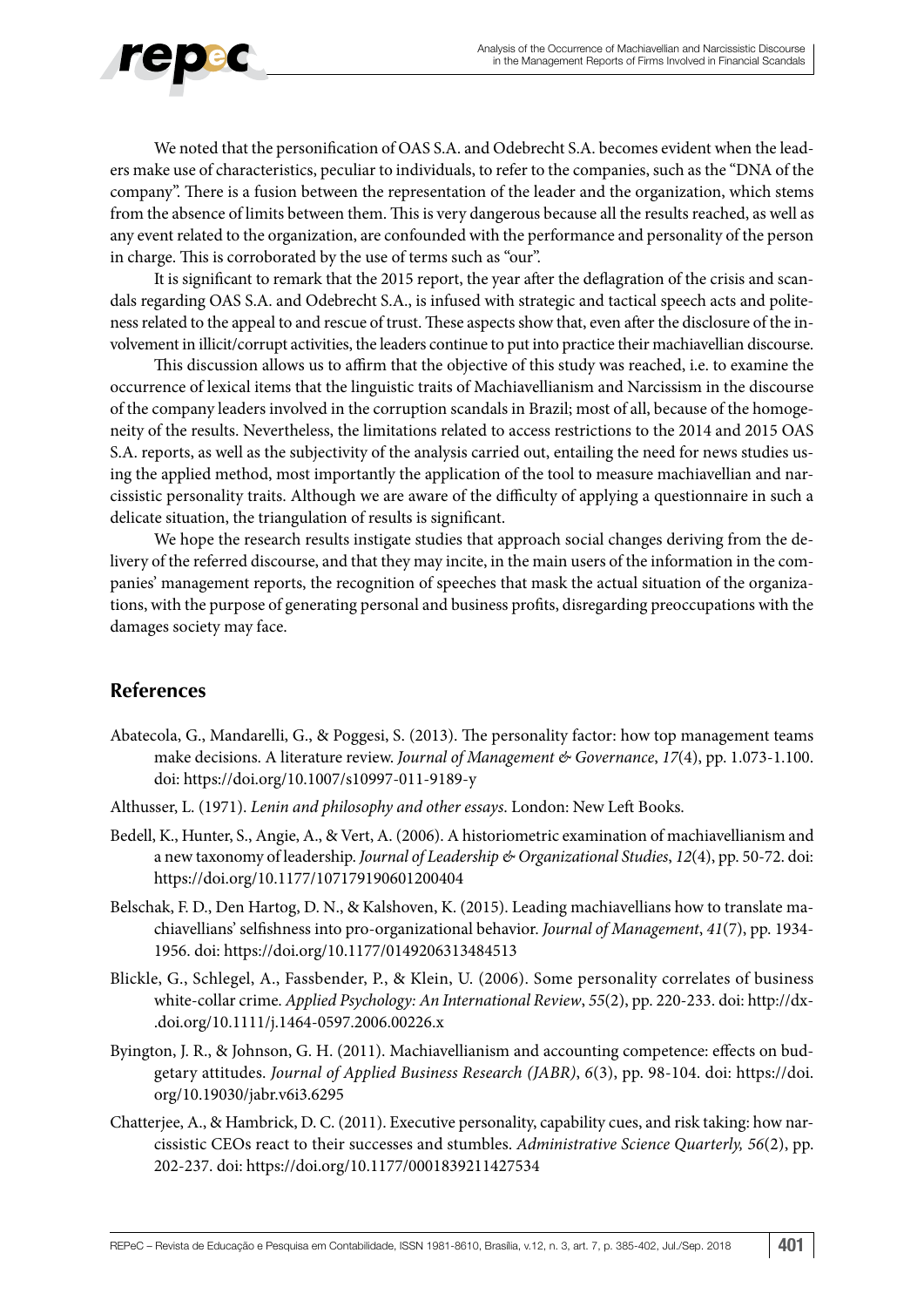

- Chatterjee, A., & Hambrick. D. C. (2007). It's all about me: narcissistic chief executive officers and their effects on company strategy and performance. *Administrative Science Quarterly*, *52*(3), pp. 351-386. doi:<https://doi.org/10.2189/asqu.52.3.351>
- Christie, R., & Geis, F. L. (1970). *Studies in machiavellianism*. New York: Academic Press.
- Collins, J. M., & Schmidt, F. L. (1993). Personality, integrity, and white-collar crime: a construct validity study. *Personnel Psychology*, *46*(2), pp. 295-311. doi: [http://dx.doi.org/10.1111/j.1744-6570.1993.](http://dx.doi.org/10.1111/j.1744-6570.1993.tb00875.x) [tb00875.x](http://dx.doi.org/10.1111/j.1744-6570.1993.tb00875.x)
- Craig, R., & Amernic, J. (2011). Detecting linguistic traces of destructive Narcissism at-a-distance in a CEO's letter to shareholders. *Journal of Business Ethics*, *101*(4), pp. 563-575. doi: [https://doi.](https://doi.org/10.1007/s10551-011-0738-8) [org/10.1007/s10551-011-0738-8](https://doi.org/10.1007/s10551-011-0738-8)
- Deluga, R. J. (2001). American presidential Machiavellianism: Implications for charismatic leadership and rated performance. *The Leadership Quarterly*, *12*(3), pp. 339-363. doi: [http://dx.doi.org/10.1016/](http://dx.doi.org/10.1016/S1048-9843(01)00082-0) [S1048-9843\(01\)00082-0](http://dx.doi.org/10.1016/S1048-9843(01)00082-0)
- D'Souza, M. F., & Jones, D. N. (2017). Taxonomia da Rede Científica do Dark Triad: Revelações no Meio Empresarial e Contábil. *Revista de Educação e Pesquisa em Contabilidade (REPeC), 11*(3), pp. 296- 313 doi: <https://doi.org/10.17524/repec.v11i3.1588>
- D'Souza, M. F. (2016). *Manobras financeiras e o Dark Triad: o despertar do lado sombrio na gestão*. Doctoral dissertation, University of São Paulo, São Paulo, SP, Brasil. Available at: [http://www.teses.usp.](http://www.teses.usp.br/teses/disponiveis/12/12136/tde-06052016-110703/pt-br.php) [br/teses/disponiveis/12/12136/tde-06052016-110703/pt-br.php](http://www.teses.usp.br/teses/disponiveis/12/12136/tde-06052016-110703/pt-br.php)
- D'Souza, M. F., & Lima, G.A.S.F. (2015). The dark side of power: the Dark Triad in opportunistic decision-making. *Journal Advances in Scientific and Applied Accounting*, *8*(2), pp. 135-156.
- Dworkis, K. (2013). *The interactive effects of incentive threshold and Narcissism on managerial decision-making*. Doctoral dissertation, University of Southern California, Los Angeles, California. Available at: <http://digitallibrary.usc.edu/cdm/ref/collection/p15799coll3/id/129532>
- Eagleton, T. (1991). *Ideology: an introduction*. London and New York: Verso.
- Engelen, A., Neumann, C., & Schmidt, S. (2016). Should entrepreneurially oriented firms have narcissistic CEOs?. *Journal of Management*, *42*(3), pp. 698-721. doi:<https://doi.org/10.1177/0149206313495413>
- Fairclough, N. (1992). *Discourse and Social Change*. Cambridge: Polity Press.
- Fairclough, N. (2003). *Analysing discourse*: textual analysis for social research. London: Routledge.
- Farwell, L., & Wohlwend-Lloyd, R. (1998). Narcissistic processes: optimistic expectations, favorable self-evaluations, and selfenhancing attributions. *Journal of Personality*, *66*(1), pp. 65-83. doi: [https://](https://doi.org/10.1111/1467-6494.t01-2-00003) [doi.org/10.1111/1467-6494.t01-2-00003](https://doi.org/10.1111/1467-6494.t01-2-00003)
- Freud, S. (1914). Zur EinfÜHrung Des Narzissmus Jb. Psychoan., 6, pp. 1-24.
- Friedrich, P. (1989). Language, ideology, and political economy. *American anthropologist*, *91*(2), pp. 295- 312. doi:<https://doi.org/10.1525/aa.1989.91.2.02a00010>.
- Gouldner, Alvin W. (1976) *The dialectic of ideology and technology*. New York: Oxford University Press
- Hambrick, D. C. (2007). Upper echelons theory: an update. *Academy of Management Review*, *32*(2), pp. 334-343. doi: <https://doi.org/10.5465/amr.2007.24345254>
- Hambrick, D. C., & Mason, P. A. (1984). Upper echelons: the organization as a reflection of its top managers. *Academy of Management Review*, *9*(2), pp. 193-206. doi:<http://dx.doi.org/10.2307/258434>
- Hartmann, F. G. H., & Maas, V. S. (2010). Why business unit controllers create budget slack: involvement in management, social pressure, and machiavellianism. *Behavioral Research in Accounting, 22*(2), pp. 27-49. doi:<https://doi.org/10.2308/bria.2010.22.2.27>

REPeC – Revista de Educação e Pesquisa em Contabilidade, ISSN 1981-8610, Brasília, v.12, n. 3, art. 7, p. 385-402, Jul./Sep. 2018 402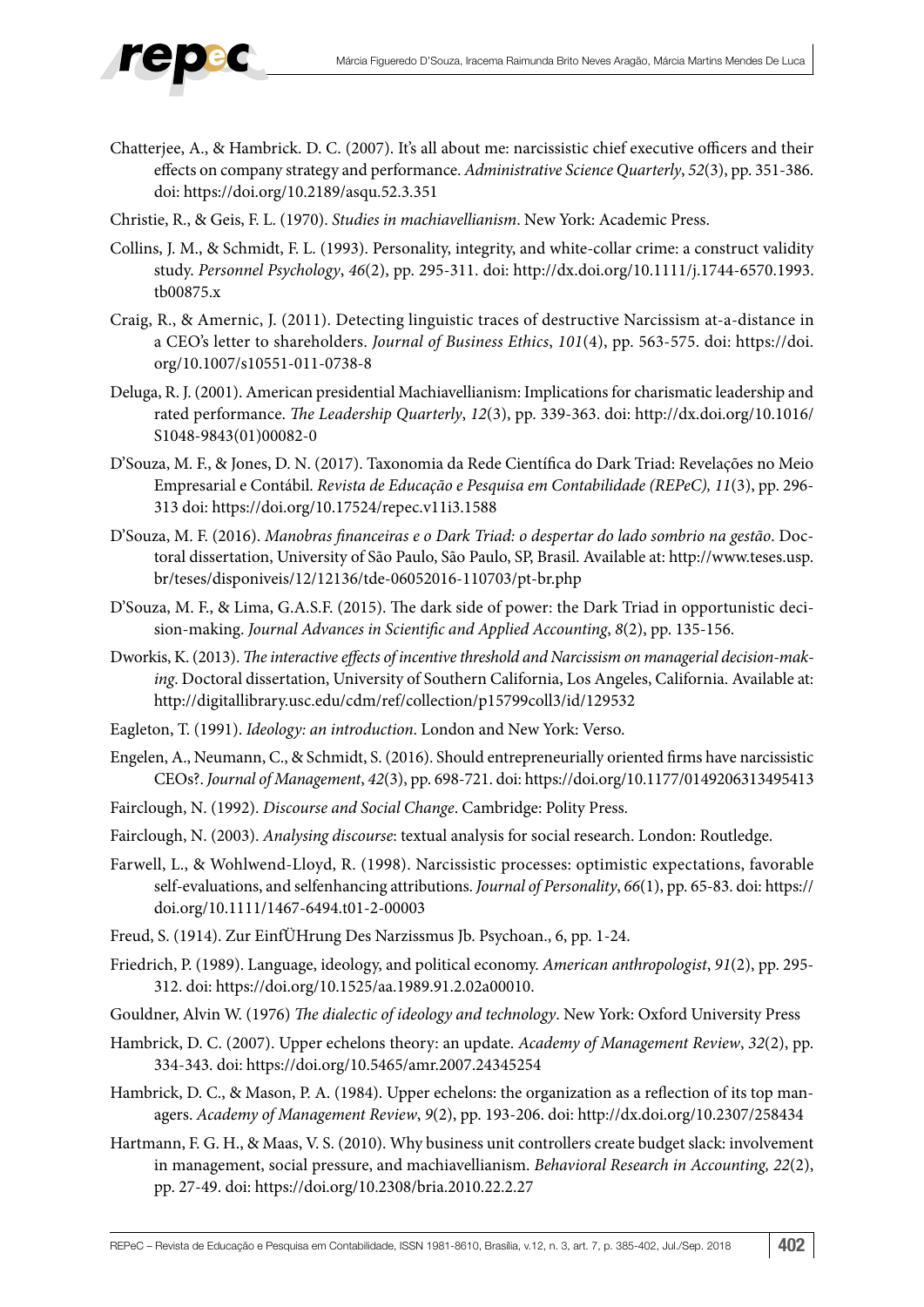## Hartog, D. N. H., & Belschak, F. D. (2012). Work engagement and machiavellianism in the ethical leadership process. *Journal Business Ethics 107*(1), pp. 35-47. doi: [https://doi.org/10.1007/s10551-012-](https://doi.org/10.1007/s10551-012-1296-4) [1296-4](https://doi.org/10.1007/s10551-012-1296-4)

- Jain, K., & Bearden, J. N. (2011). Machiavellianism and overconfidence. [Working Paper]. *Social Science Research Network.* Available at: [http://papers.ssrn.com/sol3/papers.cfm?abstract\\_id=1774523](http://papers.ssrn.com/sol3/papers.cfm?abstract_id=1774523)
- John, O. P., & Robins, R. (1994). Accuracy and bias in self-perception: individual differences in self-enhancement and the role of Narcissism. *Journal of Personality and Social Psychology*, *66*(1), pp. 206- 219. doi:<http://dx.doi.org/10.1037/0022-3514.66.1.206>
- Jones, D. N. & Paulhus D. L. (2009). Machiavellianism. In M. R., Levy, & R. H., Hoyle. (Eds.). *Individual differences in social behavior* (pp. 93-108). New York: Guilford.
- Jones, D. N., & Paulhus, D. L. (2011a). Differentiating the dark triad within the interpersonal circumplex. In L. M., Horowitz, & S., Strack. *Handbook of interpersonal psychology* (pp. 249-269). New York: Wiley and Sons.
- Judge, T. A., Piccolo, R. F., & Kosalka, T. (2009). The bright and dark side of leader traits: a review and theoretical extension of the leader trait paradigm. *The Leadership Quarterly*, *20*(6), pp. 855-875. doi: <https://doi.org/10.1016/j.leaqua.2009.09.004>
- Kiazad, K., Restubog, S. L. D., Zagenczyk, T. J., Kiewitz, C., & Tang, R. L. (2010). In pursuit of power: the role of authoritarian leadership in the relationship between supervisors' machiavellianism and subordinates' perceptions of abusive supervisory behavior. *Journal of Research in Personality*, *44*(4), pp. 512-519. doi: <http://dx.doi.org/10.1016/j.jrp.2010.06.004>
- Maccoby, M. (2004). Narcissistic leaders: the incredible pros, the inevitable cons. *The Harvard Business Review*, *78*(1), pp. 68-78.
- Murphy, P. R. (2012). Attitude, machiavellianism and the rationalization of misreporting. *Accounting, Organizations and Society*, *37*(4), pp. 242-259. doi:<https://doi.org/10.1016/j.aos.2012.04.002>
- Nadkarni, S., & Herrmann, P. (2010). CEO personality, strategic flexibility, and firm performance: the case of the Indian business process outsourcing industry. *Academy of Management Journal*, *53*(5), pp. 1.050-1.073. doi:<https://doi.org/10.5465/amj.2010.54533196>
- Olsen, K. J., & Stekelberg, J. M. (2015, Janeiro). CEO Narcissism and corporate tax policies. [Working Paper]. Available at: [http://www2.aaahq.org/ata/meetings/2015/CEONarcissismandCorporateTax-](http://www2.aaahq.org/ata/meetings/2015/CEONarcissismandCorporateTaxShelteringJATAConference.pdf)[ShelteringJATAConference.pdf](http://www2.aaahq.org/ata/meetings/2015/CEONarcissismandCorporateTaxShelteringJATAConference.pdf)
- Papadakis, V. M., & Barwise, P. (2002, Março). How much do CEOs and top managers matter in strategic decision-making? *British Journal of Management*, *13*(1), pp. 83-95. doi: [https://doi.org/10.1111/1467-](https://doi.org/10.1111/1467-8551.00224) [8551.00224](https://doi.org/10.1111/1467-8551.00224)
- Raskin, R., & Terry, H. (1988). A principal-components analysis of the narcissistic personality inventory and further evidence of its construct validity. *Journal of Personality and Social Psychology*, *54*(5), pp. 890-902. doi: <http://dx.doi.org/10.1037/0022-3514.54.5.890>
- Rijsenbilt, A., & Commandeur, H. (2013). Narcissus enters the courtroom: CEO Narcissism and fraud. *Journal of Business Ethics*, *117*(2), pp. 413-429. doi: <https://doi.org/10.1007/s10551-012-1528-7>
- Shafer, W. E., & Wang, Z. (2011). Effects of ethical context and machiavellianism on attitudes toward earnings management in China. *Managerial Auditing Journal*, *26*(5), pp. 372-392. doi: [https://doi.](https://doi.org/10.1108/02686901111129553) [org/10.1108/02686901111129553](https://doi.org/10.1108/02686901111129553)
- Stein, M. (2013). When does narcissistic leadership become problematic? Dick Fuld at Lehman Brothers. *Journal of Management Inquiry*, *22*(3), pp. 282-293. doi:<https://doi.org/10.1177/1056492613478664>
- Thompson, J. B. (1934). *Studies in the theory of ideology*. Cambridge: Polity Press.